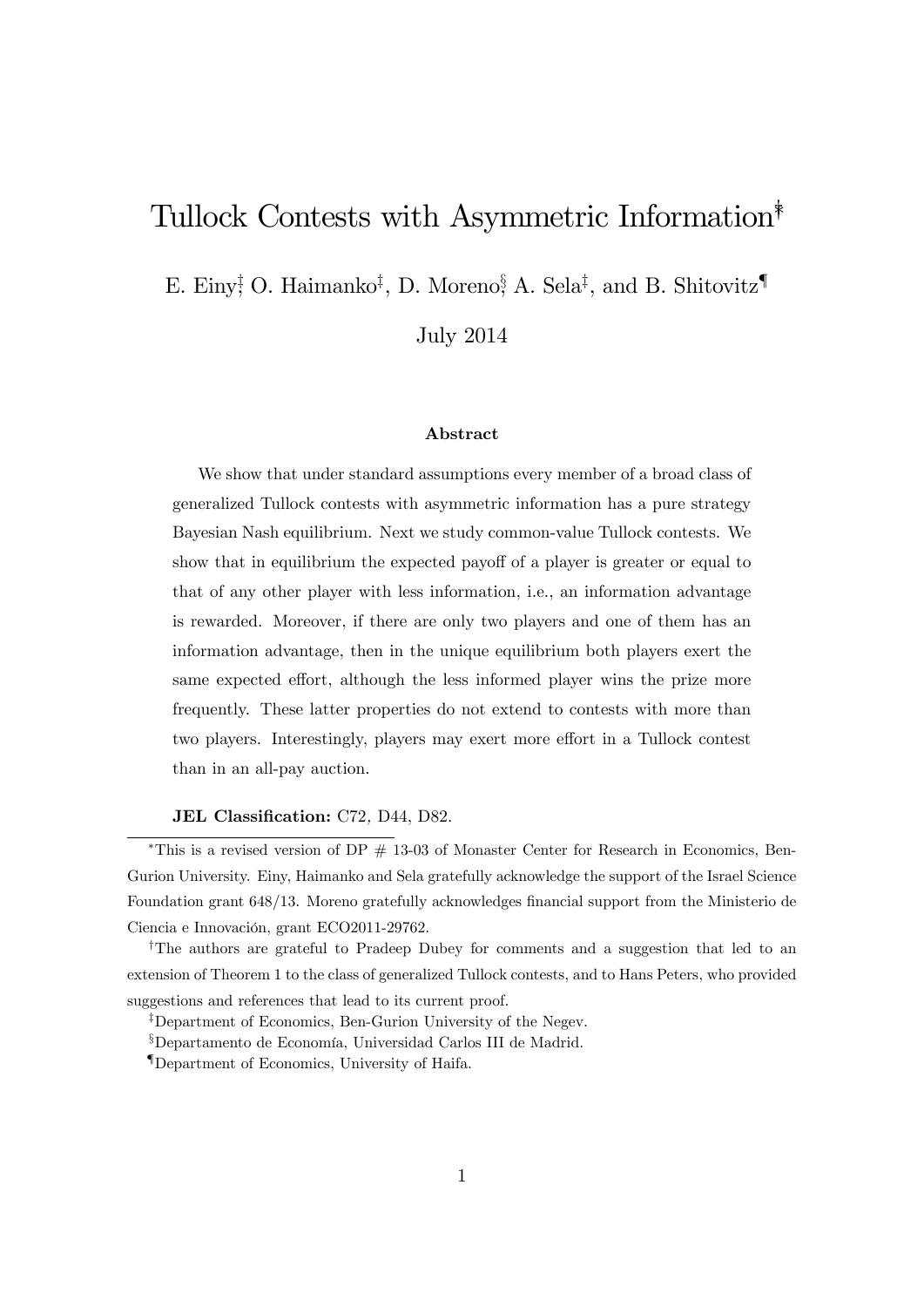### 1 Introduction

In a Tullock contest – see Tullock (1980) – each player's probability of winning the prize is the ratio of the effort he exerts and the total effort exerted by all players. Baye and Hoppe (2003) have identified a variety of economic settings (rent-seeking, innovation tournaments, patent races) which are strategically equivalent to a Tullock contest. Tullock contests also arise by design, e.g., in sport competition, internal labor markets. A number of studies have provided an axiomatic justification to such contests, see, e.g., Skaperdas (1996) and Clark and Riis (1998).

There is an extensive literature studying Tullock contests, and their variations, with complete information. Perez-Castrillo and Verdier (1992), Baye Kovenock and de Vries (1994), Szidarovszky and Okuguchi (1997), Cornes and Hartley (2005), Yamazaki (2008) and Chowdhury and Sheremeta (2009) study existence and uniqueness of equilibrium. Skaperdas and Gan (1995), Glazer and Konrad (1999), Konrad (2002), Cohen and Sela  $(2005)$  and Franke *et al.*  $(2013)$  look into the effects of changes in the payoff structure on the behavior of players, and Schweinzer and Segev (2012) and Fu and Lu (2013) study optimal prize structures. See Konrad (2009) for a general survey. Tullock contests with asymmetric information, the topic of the present paper, received more limited attention  $\sim$  see Fey (2008) and Wasser (2013) for a recent analysis of rent-seeking games under asymmetric information.<sup>1</sup>

In our setting, each player's value for the prize as well as his cost of effort depend on the state of nature. The set of states of nature is finite.<sup>2</sup> Players have a common prior belief, but upon realization of a state of nature, and prior to taking action, each player observes some event that contains the realized state of nature. The information of each player at the moment of taking action is described by a partition of the set of states of nature. A contest is therefore formally described by a set of players, a probability space describing players' uncertainty and their prior belief, a collection of partitions of the state space describing the players' information, a collection of state-dependent functions describing the players' values and costs, and

<sup>&</sup>lt;sup>1</sup>Hurley and Shogren (1998), Warneryd (2003), Malueg and Yates (2004), Schoonbeen and Winkel (2006) are among other key contributions.

 $2$ Our main results, Theorems 1 and 2, also hold for an infinite state space – see Remark 2 and Footnote 8.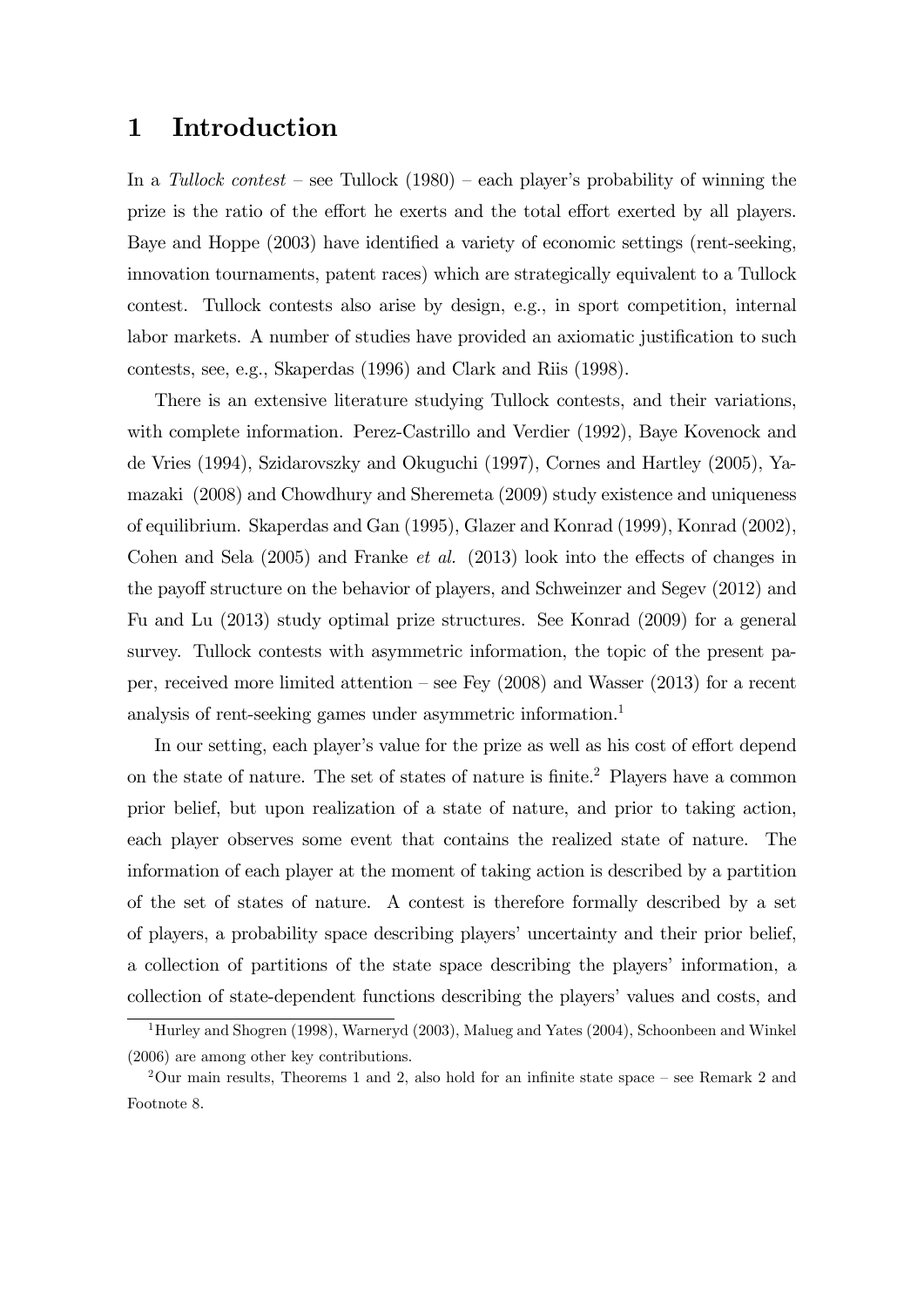a success function specifying the probability distribution that is used to allocate the prize for each profile of efforts. This representation is equivalent to Harsanyi's model of Bayesian games that uses players' types  $-$  see Jackson (1993) and Vohra (1999). (In a similar framework, Einy et al (2001, 2002) ([11] and [12]), Forges and Orzach  $(2011)$ , and Malueg and Orzach  $(2009, 2012)$  study common-value first- and secondprice auctions.)

We show that if players' cost functions are strictly increasing, convex and continuous at zero, then a Tullock contest has a pure strategy Bayesian Nash equilibrium. Moreover, the class of contests for which we establish existence of equilibrium extends far beyond Tullock contests. Every contest in a broad class that we term generalized Tullock contests has a pure strategy Bayesian Nash equilibrium. This class is characterized by the following three properties of the success function: (i) when the total effort is positive, each player's probability of winning the prize is continuous with respect to the efforts of all players; (ii) each player's probability of winning is non-decreasing and concave in his own effort (and hence exhibits decreasing returns); (iii) if only one player exerts positive effort, then his probability of winning is  $1 - i.e.,$ his effort is perfectly discriminated. The proportional success function defining the Tullock contest obviously satisfies (i)-(iii), but so do more general versions of it, such as the case where each player's probability to win is defined by the ratio between the score given to that player's effort and the total score of all players, provided each player's score function  $-$  translating his efforts into scores  $-$  is strictly increasing and concave. Furthermore, our existence result applies regardless of whether players have private or common values, or whether their costs of effort is the same or different, and makes no assumptions about the players' private information. (The literature has focused on particular cases of interest. For example, Ryvkin (2010) establishes existence of a symmetric Bayesian Nash equilibrium in Tullock contests in an independent private values setting, and Warneryd (2012) assumes that each player is either completely informed, or has no information, about the continuously distributed common value.)

We establish existence of a pure strategy equilibrium by using the result of Reny (1999). The main step of the proof consists of showing that a generalized Tullock contest is a *better-reply-secure* game, which is a premise for Reny's theorem. The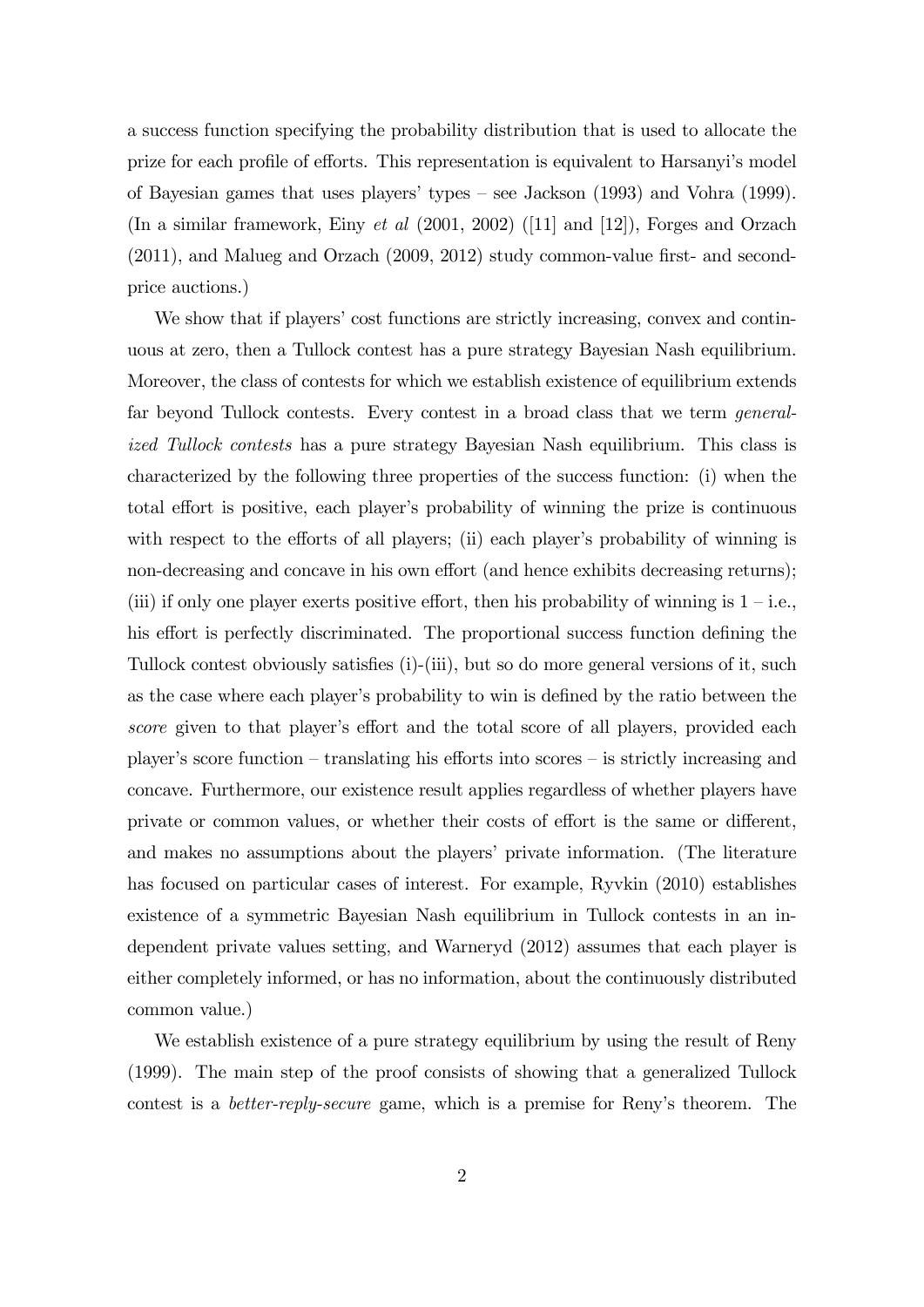discontinuity of the expected payoff functions when all efforts are equal to zero in some state of nature is what prevents us from using the standard Nash's equilibrium existence theorem.<sup>3</sup>

Next we study Tullock contests in which players have a common value for the prize and a common state independent linear cost function, to which we refer simply as common-value Tullock contests. We show that in any equilibrium of a commonvalue Tullock contests, the payoff of a player is greater or equal to that of any other player with less information. Thus, a common-value Tullock contests rewards any information advantage. This result, which is a direct implication of a theorem of Einy, Moreno and Shitovitz (2002) showing that in any Bayesian Cournot equilibrium of an oligopolistic industry a Örmís information advantage is rewarded, is established by observing the formal equivalence between a common-value Tullock contest and a certain oligopoly with asymmetric information.

We then proceed to study other properties of the equilibria of common-value Tullock contests. We show that a two-player contest in which one player has an information advantage over his opponent (i.e., the partition of one player is finer than that of his opponent) has a unique (pure strategy) Bayesian Nash equilibrium, which we explicitly describe<sup>4</sup>. In equilibrium both players exert the same expected effort, although the player with less information wins the prize more frequently. Furthermore, assuming that the distribution of the players' values for the prize is not too disperse, we show that when one player is better informed than the other, the total effort exerted by the players is smaller (and thus the share of the total surplus they capture is larger) than when both players have the same information. These properties have been established by Warneryd (2003) in the framework where players' common value

<sup>&</sup>lt;sup>3</sup>The use of Nash's existence theorem is still a viable alternative. Einy *et al* (2013) ([10]), the discussion paper upon which the current work is based, provides another (somewhat longer) proof that first considers "truncated" contests in which players choose efforts from a compact interval with a positive lower bound, on which the expected payoff functions are continuous, thereby allowing the use of the Nash's theorem to deduce existence of equilibrium. The crux of this proof is to show that a limit point of the sequence of equilibria of truncated contests with a lower bound on players' efforts approaching zero is an equilibrium in the original contest.

<sup>4</sup>Explicit description of equilibrium in a common-value Tullock contest also appears in Section 5.2 of Warneryd (2003), but only for the binary case where there are two possible values of winning  $\sim$  low and high.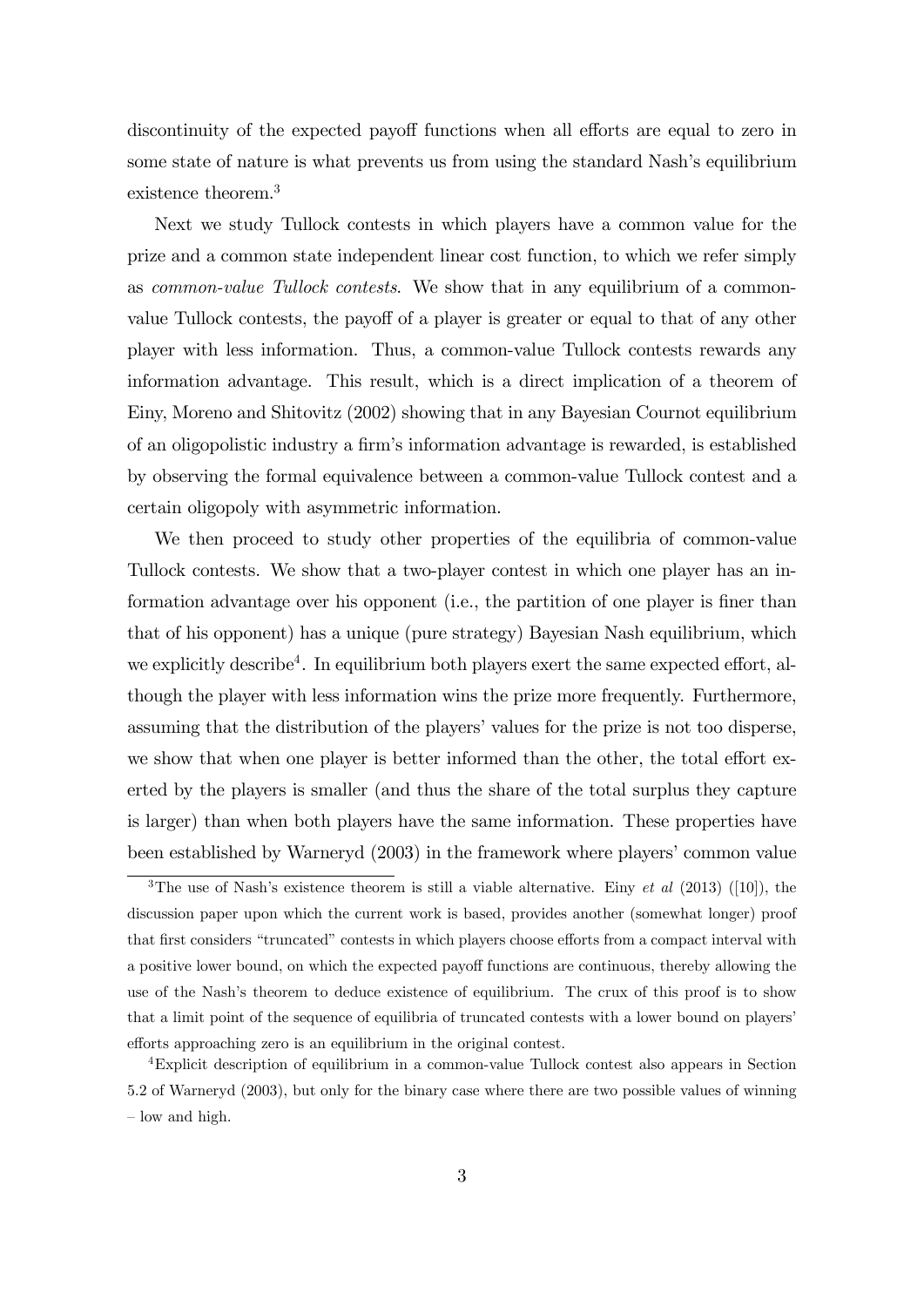is a continuous random variable, and one player observes the value precisely while the other player does not observe anything. Warneryd's results do not automatically carry over into the setting with a discrete state space considered here, however. We establish these properties in our setting as corollaries of the explicit characterization of equilibrium strategies.

It turns out that the equilibrium properties mentioned above need not hold when there are more than two players. Specifically, we construct a three-player contest in which two of the players have symmetric information, which is superior to that of the third player, and the expected efforts exerted by the players differ. We also provide an example of a contest in which a player that has an information advantage over all other players (who are symmetrically informed) wins the prize with a greater ex-ante probability than that of any other player.

Finally, we study the relative effectiveness of Tullock contests and all-pay auctions in inducing the players to exert effort when one player has an information advantage. Einy *et al*  $(2013)$  ([13]) characterize the unique equilibrium of a two-player commonvalue all-pay auction, which is in mixed strategies, and provide an explicit formula that allows to compute the players' total effort. Using the results in Einy  $et$  al (2013)  $([13])$  and our results we show that the sign of the difference in the total effort exerted by players in a Tullock contest and an all-pay auction is undetermined, and may be either positive or negative depending on the distribution of the players' value for the prize. (Fang (2002), Epstein, Mealem and Nitzan (2011), and Dubey and Sahi (2012) compare the outcomes of Tullock contests and all-pay auction under complete information.<sup>5</sup> )

The rest of the paper is organized as follows: in Section 2 we describe the general setting. In Section 3 we establish that every generalized Tullock contest has a pure strategy Bayesian Nash equilibrium. In Section 4 we study common-value Tullock contests. Section 5 studies the relative effectiveness of common-values Tullock contests and all-pay auction in inducing players to exert effort.

 $5$ Dubey and Sahi (2012) also consider the incomplete information case, but in a binary framework (with just two possible efforts) and a common certain value for the prize.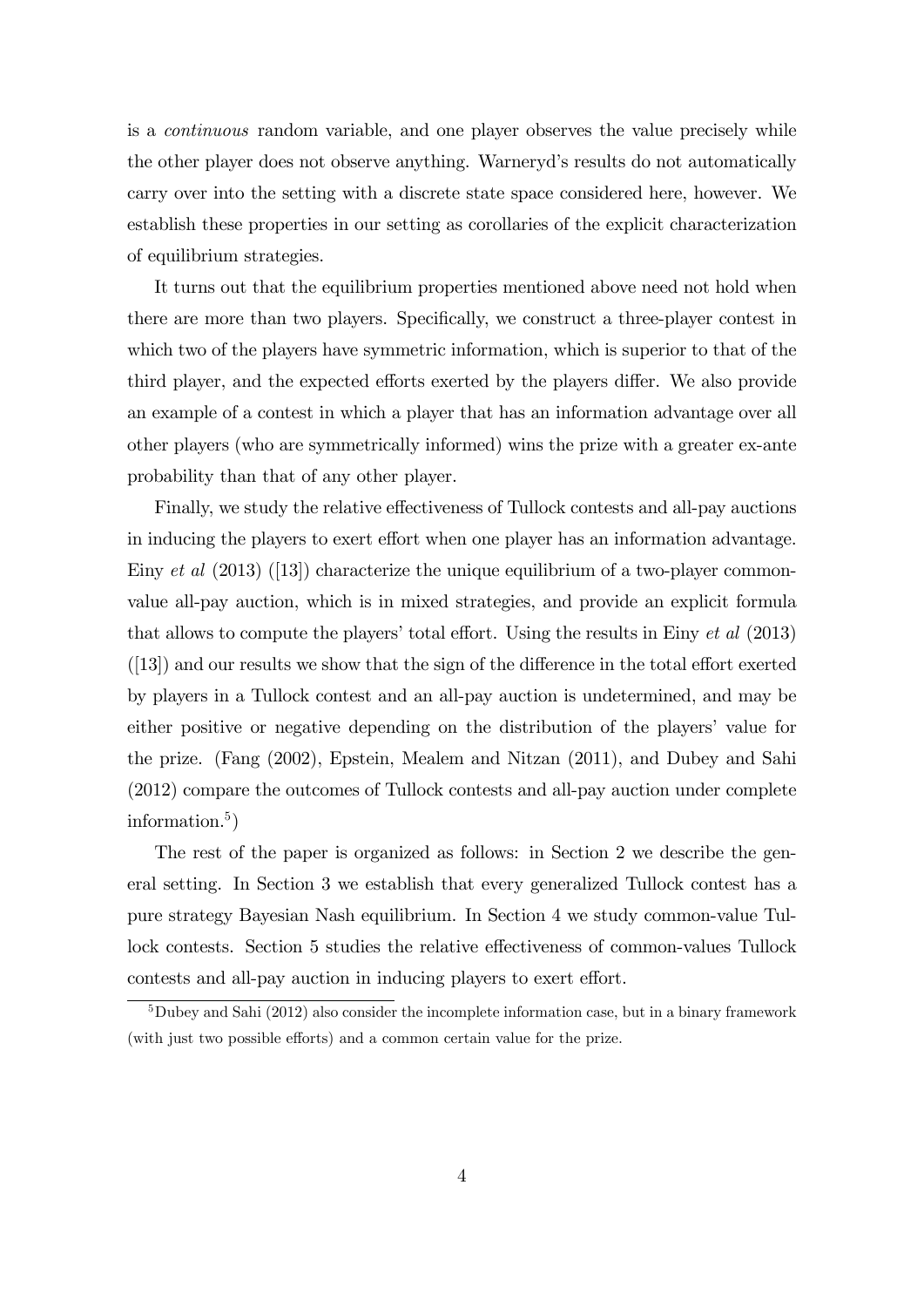### 2 Contests with Asymmetric Information

A group of players  $N = \{1, ..., n\}$ , with  $n \geq 2$ , compete for a prize by choosing a level of effort in  $\mathbb{R}_+$ . Players' uncertainty about the state of nature is described by a probability space  $(\Omega, p)$ , where  $\Omega$  is a finite set and p is a probability distribution over  $\Omega$  describing the players' common prior belief about the realized state of nature. W.l.o.g. we assume that  $p(\omega) > 0$  for every  $\omega \in \Omega$ . The private information about the state of nature of player  $i \in N$  is described by a partition  $\Pi_i$  of  $\Omega$ . The value for the prize of each player *i* is given by a random variable  $V_i : \Omega \to \mathbb{R}_{++}$ , i.e., if  $\omega \in \Omega$ is realized then player i's ("private") value for the prize is  $V_i(\omega)$ . The cost of effort of each player  $i \in N$  is described by a function  $c_i : \Omega \times \mathbb{R}_+ \to \mathbb{R}_+$ , such that for any  $\omega \in \Omega$  the function  $c_i(\omega, \cdot)$  is strictly increasing, continuous, convex, and vanishes at 0.

A contest starts by a move of nature that selects a state  $\omega$  from  $\Omega$  according to the distribution p. Every player  $i \in N$  observes the element  $\pi_i(\omega)$  of  $\Pi_i$  which contains  $\omega$  – the set of states of nature between which i cannot distinguish given  $\omega$ . Then players simultaneously choose their effort levels, which results in a profile of efforts  $(x_1, ..., x_n) \in \mathbb{R}^n_+$ . The prize is awarded to the players in a probabilistic fashion, according to a state-dependent success function  $\rho : \Omega \times \mathbb{R}^n_+ \to \Delta^n$  that attributes to each  $\omega \in \Omega$  and profile of effort levels  $x \in \mathbb{R}^n_+$  a probability distribution  $\rho(\omega, x)$  in the *n*-simplex  $\Delta^n$ , according to which the prize recipient is chosen if  $\omega$  is realized. Hence, the payoff of player  $i \in N$ ,  $u_i : \Omega \times \mathbb{R}^n_+ \to \mathbb{R}$ , is given for every  $\omega \in \Omega$  and  $x \in \mathbb{R}^n_+$  by

$$
u_i(\omega, x) = \rho_i(\omega, x) V_i(\omega) - c_i(\omega, x_i).
$$
 (1)

Thus, **a** contest is described by a collection  $(N, (\Omega, p), \{\Pi_i\}_{i \in N}, \{V_i\}_{i \in N}, \{c_i\}_{i \in N}, \rho)$ .

In a contest, a pure strategy of player  $i \in N$  is a  $\Pi_i$ -measurable function  $X_i : \Omega \to$  $\mathbb{R}_+$  (i.e.,  $X_i$  is constant on every element of  $\Pi_i$ ), that represents *i*'s choice of effort in each state of nature following the observation of his private information. We denote by  $S_i$  the set of strategies of player i, and by  $S = \times_{i=1}^n S_i$  the set of strategy profiles. For any strategy  $X_i \in S_i$  and  $\pi_i \in \Pi_i$ ,  $X_i(\pi_i)$  stands for the constant value that  $X_i(\cdot)$ takes on  $\pi_i$ . Also, given a strategy profile  $X = (X_1, ..., X_n) \in S$ , we denote by  $X_{-i}$ the profile obtained from X by suppressing the strategy of player  $i \in N$ . Throughout the paper we restrict attention to pure strategies.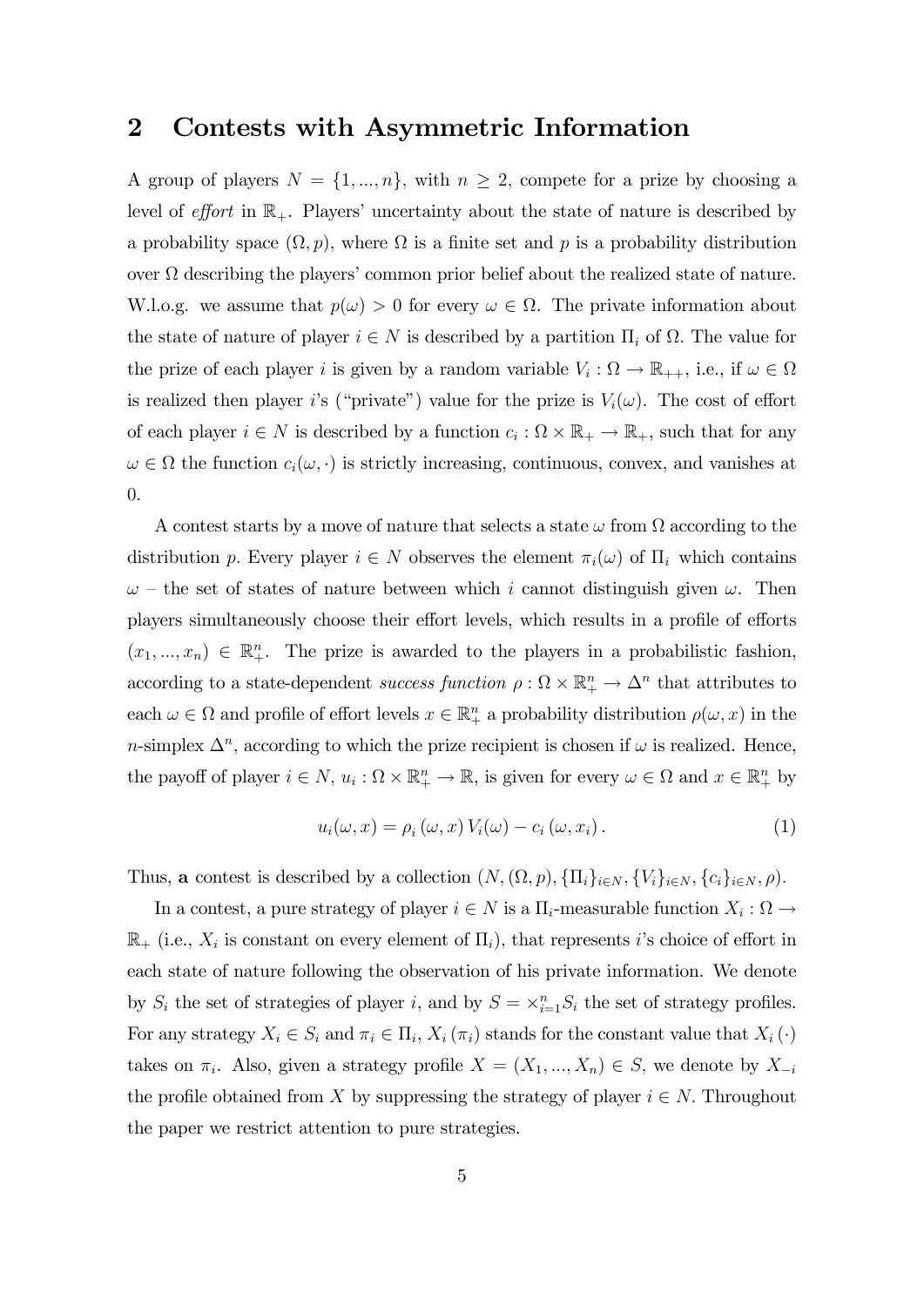Let  $X = (X_1, ..., X_n)$  be a strategy profile. We denote by  $U_i(X)$  the expected payoff of player  $i$ , i.e.,

$$
U_i(X) \equiv E[u_i(\cdot, (X_1(\cdot), ..., X_n(\cdot))].
$$

For  $\pi_i \in \Pi_i$ , we denote by  $U_i(X \mid \pi_i)$  the expected payoff of player i conditional on  $\pi_i$ , i.e.,

$$
U_i(X \mid \pi_i) \equiv E[u_i(\cdot, (X_1(\cdot), ..., X_n(\cdot)) \mid \pi_i].
$$

An N-tuple of strategies  $X^* = (X_1^*, ..., X_N^*)$  is a (Bayesian Nash) equilibrium if

$$
U_i(X^*) \ge U_i(X_{-i}^*, X_i)
$$
\n(2)

for every player  $i \in N$ , and every strategy  $X_i \in S_i$ ; or equivalently,

$$
U_i(X^* \mid \pi_i) \ge U_i(X_{-i}^*, x_i \mid \pi_i)
$$
\n(3)

for every  $i \in N$ , every  $\pi_i \in \Pi_i$ , and every effort  $x_i \in \mathbb{R}_+$  of player i (viewed here as a strategy in  $S_i$  with the constant value  $x_i$  on the set  $\pi_i$ ).

# 3 Existence of Equilibrium in Generalized Tullock **Contests**

In this section we show that every contest in a class to which refer as generalized Tullock contests has a pure strategy Bayesian Nash result. This class is characterized by contest success functions satisfying some simple properties. For  $x \in \mathbb{R}^n_+$  we denote by  $x_{-i} \in \mathbb{R}^{n-1}_+$  the profile of efforts obtained from x by suppressing the effort of player *i*, and by  $0 \in \mathbb{R}^n_+$  the zero vector (i.e., the profile of zero efforts in our context). A generalized Tullock contest is a contest in which the success function  $\rho$  has the following properties at each  $\omega \in \Omega$ :

(i)  $\rho(\omega, \cdot)$  is continuous on  $\mathbb{R}^n_+\setminus\{0\};$ 

(ii) for each  $i \in N$  and  $x_{-i} \in \mathbb{R}^{n-1}_+$ ,  $\rho_i(\omega, x_{-i}, x_i)$  is non-decreasing and concave in the effort  $x_i$  of player i; and

(iii) for each  $i \in N$  and  $x_i > 0, \rho_i(\omega, \mathbf{0}_{-i}, x_i) = 1$ , i.e., if all players but i make zero effort at  $\omega$ , any positive effort by i guarantees that he gets the prize with probability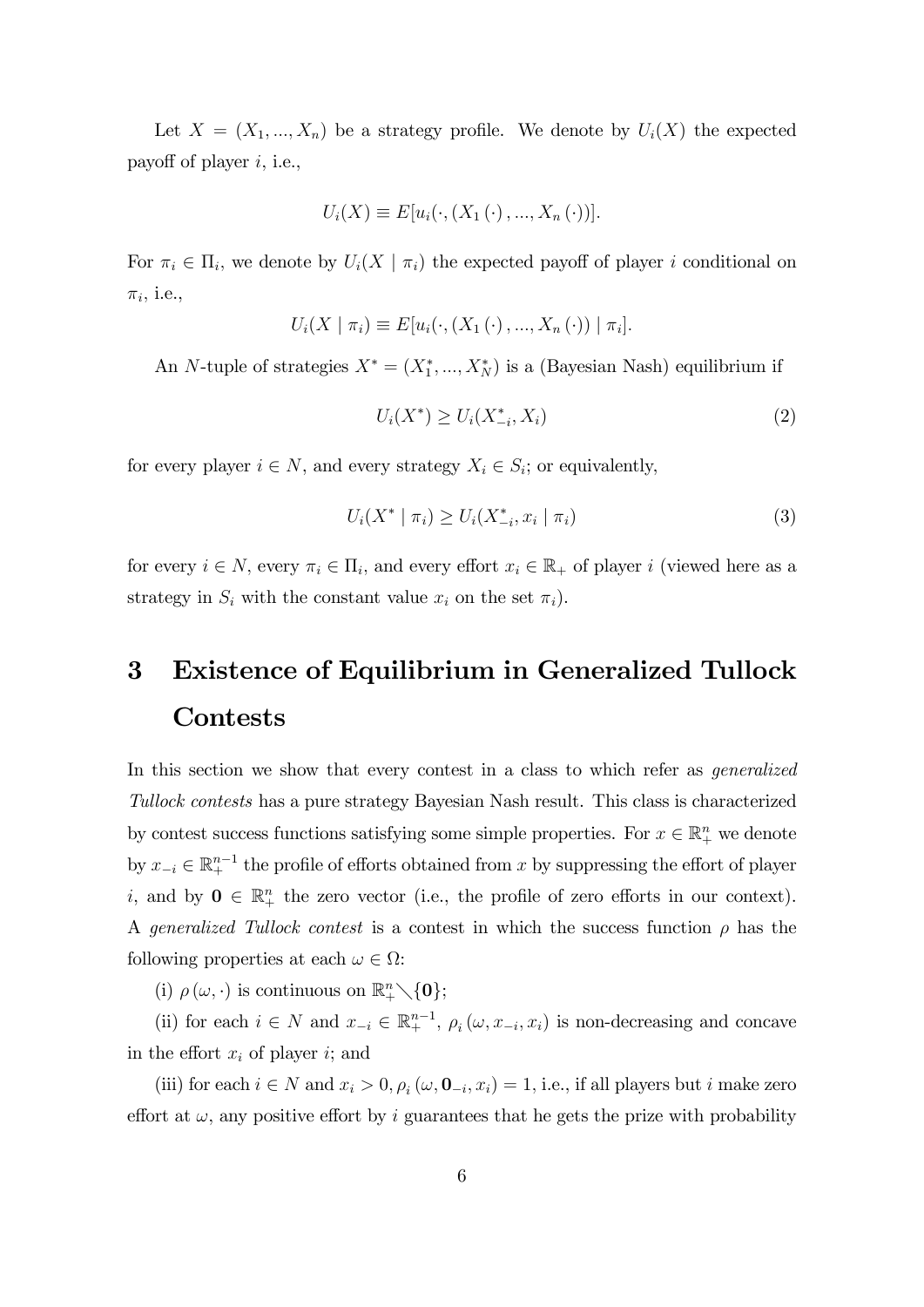1 at that state of nature.<sup>6</sup>

A Tullock contest is a particular case of a generalized Tullock contest, in which the state-independent success function  $\rho^T$  is given for each  $x \in \mathbb{R}^n_+\setminus\{0\}$  and  $i \in N$ by

$$
\rho_i^T(x) = \frac{x_i}{\overline{x}},\tag{4}
$$

where  $\bar{x} \equiv \sum_{k=1}^{N} x_k$  is the total effort exerted by the players. It is easy to see that  $\rho^T$ satisfies conditions (i), (ii) and (iii). More generally, conditions (i)–(iii) are satisfied by any success function  $\rho$  that is given for any  $\omega \in \Omega$ ,  $x \in \mathbb{R}^n_+\setminus\{0\}$  and  $i \in N$  by

$$
\rho_i(\omega, x) = \frac{g_i(\omega, x_i)}{\sum_{j=1}^n g_j(\omega, x_j)},\tag{5}
$$

where for every  $\omega \in \Omega$  and  $j \in N$  the state-dependent score function  $g_j(\omega, \cdot)$ :  $\mathbb{R}_+ \to \mathbb{R}_+$ , translating player j's efforts into scores, is strictly increasing, continuous, concave, and vanishes at 0: Thus, contests with success functions given by (5) are also generalized Tullock contests.<sup>7</sup>

Theorem 1. Every generalized Tullock contest has a (pure strategy) Bayesian Nash equilibrium.

**Proof.** Let  $C = (N, (\Omega, p), \{\Pi_i\}_{i \in N}, \{V_i\}_{i \in N}, \{c_i\}_{i \in N}, \rho)$  be a generalized Tullock contest. Since the cost function of each player is strictly increasing and convex in the player's effort, it follows from (1) that there exists a sufficiently large  $Q > 0$  so that  $u_i(\cdot, x) < 0$  for every  $i \in N$  and every  $x \in \mathbb{R}^n_+$ , provided  $x_i \ge Q$ . Consider a bounded variant of the contest, denoted by  $\overline{C}$ , in which the effort set of each player i is restricted to be the bounded interval  $[0, Q]$  . In C, the set of strategies of player i,  $S_i$ , is identifiable with the *compact* set  $[0, Q]^{H_i}$  via the the bijection  $X_i \longleftrightarrow (X_i(\pi_i))_{\pi_i \in \Pi_i}$ , and player i's expected payoff function  $U_i$  is *concave* in i's own strategy (as the statedependent payoff function  $u_i(\cdot, x)$  is concave in the variable  $x_i$ , which follows from condition (ii) and the convexity of costs).

The expected payoff function  $U_i$  is not continuous on  $\overline{S} = \times_{i=1}^n \overline{S}_i$ , but it is continuous on  $\overline{S}_+$ , where  $\overline{S}_+ \subset \overline{S}$  consists of strategy-profiles X such that  $X(\cdot) \neq \mathbf{0}$  on

<sup>&</sup>lt;sup>6</sup>Notice that (iii) implies (ii) for  $x_{-i} = 0_{-i}$  (due to the assumption that  $\rho_i(\omega, 0) \le 1$ ), and hence it would have sufficed to state property (ii) only for  $x_{-i} \in \mathbb{R}^{n-1}_{+} \setminus \{0_{-i}\}.$ 

<sup>7</sup>Existence of equilibrium in contests with success functions belonging to this class was established for the complete information case by Szidarovszky and Okuguchi (1997).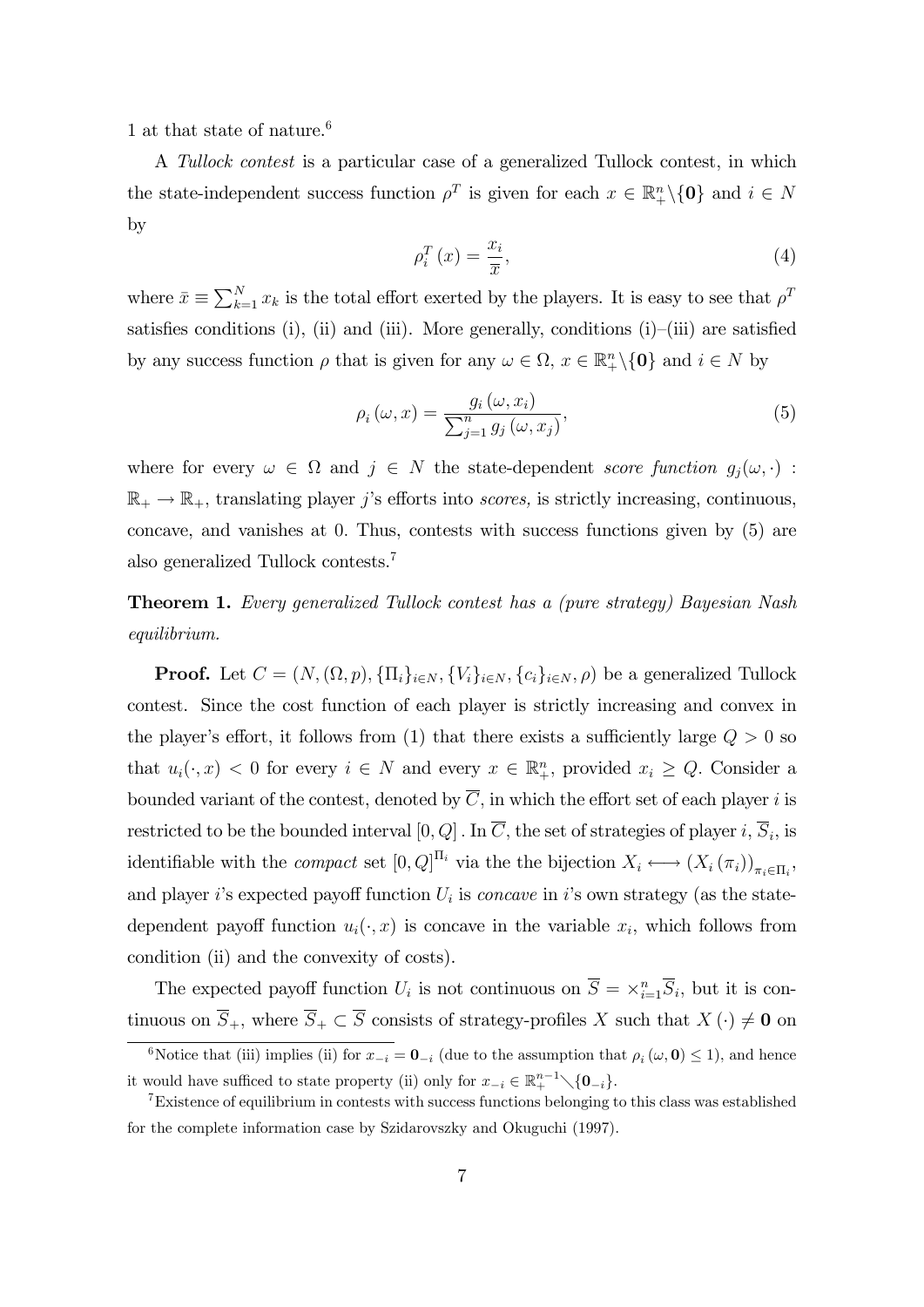$\Omega$ . (The function  $U_i$  is continuous on  $S_+$  since the success function  $\rho$  is continuous on  $\mathbb{R}^n_+\setminus\{0\}$  by condition (i), and the state-dependent cost function is continuous on  $\mathbb{R}_+$ .) Moreover, each  $U_i$  is lower semi-continuous in the variable  $X_i \in S_i$ ; i.e., for a fixed  $X_{-i} \in \overline{S}_{-i} \equiv \times_{j \neq i} \overline{S}_j$  and every sequence  $(X_i^k)_{k=1}^{\infty} \subset \overline{S}_i$  that converges (pointwise) to  $X_i$ ,  $\liminf_{k\to\infty} U_i\left(X_{-i}, X_i^k\right) \geq U_i\left(X_{-i}, X_i\right)$ , since the  $i^{\text{th}}$  component of the success function,  $\rho_i$ , is lower semi-continuous in  $x_i \in \mathbb{R}_+$  as follows from conditions  $(i)$  and  $(iii)$ .

Given the compactness of  $S_i$  and the concavity of  $U_i$  in the variable  $X_i \in S_i$ , for each  $i \in N$ , existence of equilibrium in  $\overline{C}$  is guaranteed by Theorem 3.1 of Reny (1999), provided  $\overline{C}$  is in addition *better-reply-secure*: if (a)  $(X^k)_{k=1}^{\infty} \subset \overline{S}$  is a sequence such that the (pointwise) limit  $X \equiv \lim_{k \to \infty} X^k$  exists and X is not a Bayesian Nash equilibrium in  $\overline{C}$ ; and (b)  $w_i \equiv \lim_{k \to \infty} U_i(X^k)$  exists for every  $i \in N$ , then there must be some player *i* that can *secure* a payoff greater than  $w_i$  at  $X$ , i.e., there exist  $Y_i \in S_i$ ,  $z_i > w_i$ , and an open neighborhood  $W \subset S_{-i}$  of  $X_{-i}$  such that  $U_i(X'_{-i}, Y_i) \geq z_i$  for every  $X'_{-i} \in W$ .

We will show that  $\overline{C}$  is indeed better-reply-secure. Let  $(X^k)_{k=1}^{\infty}$ , X, and  $(w_i)_{i\in N}$ be as above. If  $X \in S_+$ , then the functions  $(U_i)_{i \in N}$  are continuous at X and hence  $w_i = U_i(X)$  for every  $i \in N$ . Since X is not an equilibrium by assumption, there exist  $i \in N$  and  $Y_i \in \overline{S}_i$  such that

$$
U_i(X_{-i}, Y_i) > w_i + \varepsilon \tag{6}
$$

for some  $\varepsilon > 0$ . It can be assumed w.l.o.g. that  $Y_i$  is strictly positive, as  $U_i$  is lower semi-continuous in the *i*<sup>th</sup> variable. By the continuity of  $U_i$  at  $(X_{-i}, Y_i) \in \overline{S}_+$ ,  $U_i(X'_{-i}, Y_i) \geq z_i \equiv w_i + \frac{\varepsilon}{2}$  $\frac{\varepsilon}{2}$  for every  $X'_{-i}$  in some open neighborhood W of  $X_{-i}$ , and thus *i* can secure at X a payoff greater than  $w_i$ .

Assume now that  $X \in S \backslash S_+$ ; thus,  $X(\omega^*) = \mathbf{0}$  for some  $\omega^* \in \Omega$ . Consider an accumulation point  $(\widetilde{p}(\omega))_{\omega \in \Omega}$  of the sequence  $\{(\rho(\omega, X^k(\omega)))\}$  $_{\omega \in \Omega} \}_{k=1}^{\infty}$ , and assume w.l.o.g. (passing to a subsequence if necessary) that  $\lim_{k\to\infty} (\rho(\omega, X^k(\omega)))$  $\int \omega \in \Omega$  =  $(\widetilde{p}(\omega))_{\omega \in \Omega}$ . Define, for every  $\omega \in \Omega$  and  $i \in N$ ,

$$
\widetilde{w}_i(\omega) \equiv \widetilde{p}_i(\omega) V_i(\omega) - c_i(\omega, X_i(\omega)).
$$

By the continuity of the cost function,  $w_i = E(\widetilde{w}_i(\cdot)).$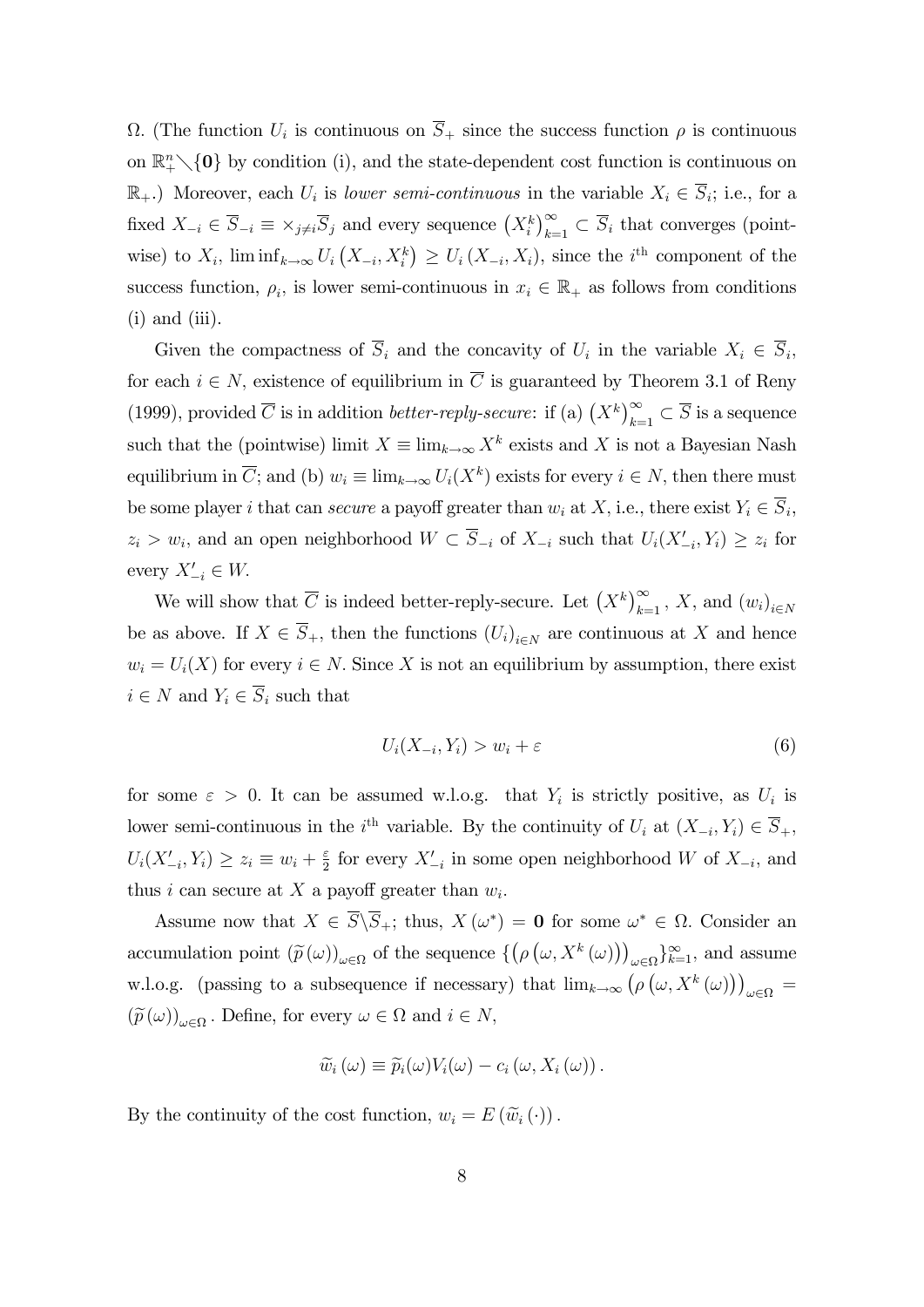Since  $\widetilde{p}(\omega^*)$  is a probability vector, there exists  $i \in N$  for whom

$$
\widetilde{p}_i\left(\omega^*\right) < 1. \tag{7}
$$

For any  $0 < \varepsilon < Q$ , consider a strategy  $Y_i^{\varepsilon} \in \overline{S}_i$  given by  $Y_i^{\varepsilon}(\cdot) \equiv \max\{X_i(\cdot), \varepsilon\}$ . (In particular,  $Y_i^{\varepsilon}(\pi_i(\omega^*)) = \varepsilon$ .) Then for any  $\omega \in \Omega$  with  $X(\omega) \neq \mathbf{0}$ ,

$$
\lim_{\varepsilon \to 0+} u_i(\omega, X_{-i}(\omega), Y_i^{\varepsilon}(\omega)) = \lim_{\varepsilon \to 0+} \left[ \rho_i(\omega, X_{-i}(\omega), Y_i^{\varepsilon}(\omega)) V_i(\omega) - c_i(\omega, Y_i^{\varepsilon}(\omega)) \right] = \widetilde{w}_i(\omega),
$$
\n(8)

since  $\rho_i$  is continuous at  $X(\omega) \neq 0$  and hence  $\lim_{\varepsilon \to 0+} \rho_i(\omega, X_{-i}(\omega), Y_i^{\varepsilon}(\omega)) =$  $\lim_{k\to\infty}\rho_i\left(\omega,X^k\left(\omega\right)\right)=\widetilde{p}_i\left(\omega\right)$ . And for any  $\omega\in\Omega$  with  $X\left(\omega\right)=\mathbf{0}$ ,

$$
\lim_{\varepsilon \to 0+} u_i(\omega, X_{-i}(\omega), Y_i^{\varepsilon}(\omega)) = \lim_{\varepsilon \to 0+} \left[ \rho_i(\omega, 0_{-i}, \varepsilon) V_i(\omega) - c_i(\omega, \varepsilon) \right] = V_i(\omega) \ge \widetilde{w}_i(\omega)
$$
\n(9)

by property (iii) of  $\rho$ , with a *strict inequality* for  $\omega = \omega^*$  as follows from (7). It is then implied by  $(8)$  and  $(9)$  that<sup>8</sup>

$$
\lim_{\varepsilon \to 0+} U_i(X_{-i}, Y_i^{\varepsilon}) > E(\widetilde{w}_i(\cdot)) = w_i.
$$
\n(10)

Now fix some  $\varepsilon > 0$  for which  $U_i(X_{-i}, Y_i^{\varepsilon}) > w_i + \varepsilon$  (it exists by (10)), and denote  $Y_i \equiv Y_i^{\varepsilon}$ . By definition,  $(X_{-i}, Y_i)$  satisfies (6), and repeating the arguments following (6) shows that i can secure a payoff greater than  $w_i$ . Thus C is better-reply-secure, and hence it possesses some Bayesian Nash equilibrium  $X^*$ . In particular,  $X^*$  satisfies (3) for every  $x \in [0, Q]$ .

Finally, note that every  $x_i > Q$  leads to a negative expected payoff to player i conditional on  $\pi_i \in \Pi_i$ , which can be improved upon by lowering the effort to zero. Thus, in contemplating a unilateral deviation from  $X_i^*$  ( $\pi_i$ ) conditional on  $\pi_i$ , player i is never worse off by limiting himself to efforts  $0 \le x_i \le Q$ . But this means that  $X^*$ satisfies (3) for every  $x \in \mathbb{R}_+$ . Since this is the case for every  $i \in N$  and every  $\pi_i \in$  $\Pi_i$ ,  $X^*$  is a Bayesian Nash equilibrium of the original contest C.

Theorem 1 makes no assumptions about players' private information, and applies regardless of whether players have private or common values, or whether their costs of effort are the same or different. Theorem 1 also implies existence of a Bayesian

<sup>&</sup>lt;sup>8</sup>If we were to apply this proof to a contest with a countable state space  $\Omega$ , as in Remark 2 after this proof, (10) would follow by the bounded convergence theorem.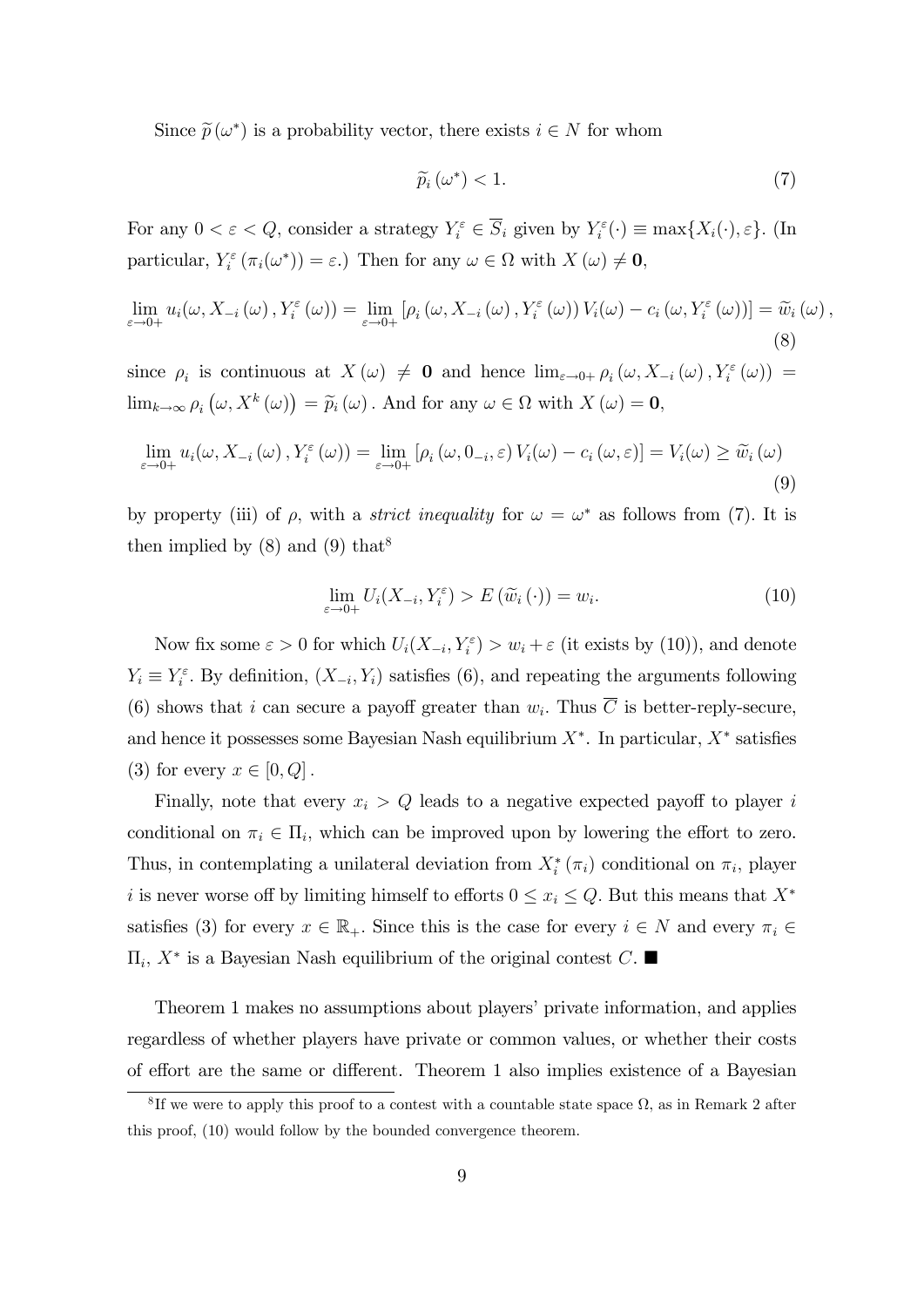Nash equilibrium in a generalized Tullock contest in the Harsanyi types model, where each player's uncertain type represents his private information, and players have a common prior distribution over all possible realizations of types. (In the discrete case, these two models of incomplete information games are equivalent  $-$  see Jackson (1993) and Vohra (1999).)

Under additional conditions, a generalized Tullock contest has a unique equilibrium. Remark 1 states this result, which follows from Ewerhart and Quartieri (2013)ís Theorem 1.

**Remark 1.** A generalized Tullock contest in which: (i) the success function  $\rho$ is given by (5) for state-dependend score functions  $(g_i(\omega, \cdot))_{i \in N, \omega \in \Omega}$  that are twice differentiable; (ii) players' state-dependent cost functions  $(c_i(\omega, \cdot))_{i \in N, \omega \in \Omega}$  are twice differentiable; and (iii)  $\rho_i(\omega, 0) < 1$  for every  $i \in N$  and  $\omega \in \Omega$ , has a unique (pure strategy) Bayesian Nash equilibrium.

**Remark 2.** Our assumption that the state space  $\Omega$  is finite is made primarily for simplicity of exposition and notations. Theorem 1 on equilibrium existence holds for a generalized Tullock contest with an infinite  $\Omega$ , provided: (i) information partitions  $(\Pi_i)_{i \in N}$  are at most countable; (ii) the value functions  $(V_i)_{i \in N}$  are integrable; (iii) the state-dependent cost function  $c_i(\omega, \cdot)$  of each player i is (uniformly in  $\omega$ ) bounded from above and from below by strictly increasing convex functions; and (iv) the statedependent success function  $\rho$  is measurable with respect to  $\vee_{i\in N}\Pi_i$  (= the coarsest partition that refines each  $\Pi_i$ ) in its first variable. Indeed, the positive probability elements of  $\vee_{i\in N}\Pi_i$  can be viewed as the state space  $\Omega'$  instead of  $\Omega$ , and the values, costs, and probabilities of success can be redefined by taking the conditional expectation of these functions on  $\Omega$  at each of the new states in  $\Omega'$ . The induced generalized Tullock contest with the (at most countable) state space  $\Omega'$  is strategically equivalent to the original contest, and the proof of Theorem 1 applies to the induced contest (due to countability of the state space) with some minor changes in wording (see, e.g., footnote 9).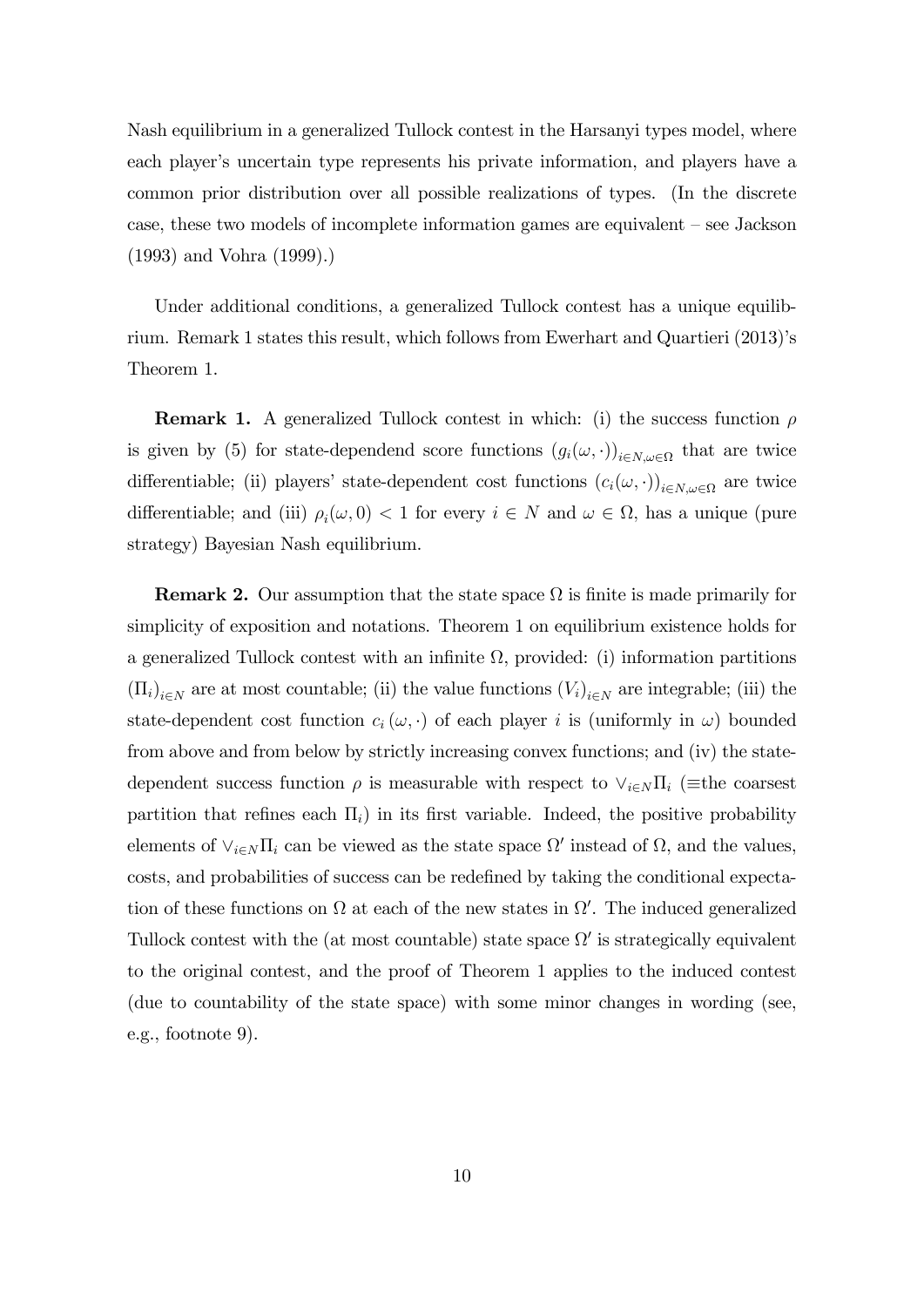### 4 Common-Value Tullock Contests

Henceforth we study Tullock contests (with  $\rho = \rho^T$  defined in (4)), in which players have a common value for the prize and a common state-independent linear cost function, i.e., for all  $i \in N$ ,  $V_i = V$ , and  $c_i (\cdot, x) \equiv x$  on  $\Omega$ . We refer to these contests as common-value Tullock contests, and they are described by a collection  $(N, (\Omega, p), (\Pi_i)_{i \in N}, V).$ 

We say that player  $i \in N$  has an information advantage over player  $j \in N$  if partition  $\Pi_i$  is finer than partition  $\Pi_j$ . Thus, if i has an information advantage over j, then  $\pi_i(\omega) \subset \pi_j(\omega)$  for every  $\omega \in \Omega$ , i.e., player i knows the realized state of nature with at least the same precision as player j.

We begin by establishing in Theorem 2 a general property of common-value Tullock contests: these contests reward information advantage. This is a direct implication of the theorem of Einy, Moreno and Shitovitz (2002), that shows that information advantage is rewarded in any Bayesian Cournot equilibrium of a symmetric oligopolistic industry in which the firms' cost function is linear.

**Theorem 2.** Let  $X^* = (X_1^*,...,X_n^*)$  be any equilibrium of an n-player commonvalue Tullock contest.<sup>9</sup> If player i has an information advantage over player j, then  $U_i(X^*) \ge U_j(X^*).$ 

**Proof.** An *n*-player common-value Tullock contest  $(N, (\Omega, p), (\Pi_i)_{i \in N}, V)$  is formally identical to an oligopolist industry  $(N, (\Omega, p), P, c, (\Pi_i)_{i \in N})$ , where the market demand P and the cost function c are defined for  $(\omega, x) \in \Omega \times \mathbb{R}_{++}$  as

$$
P(\omega, x) = \frac{V(\omega)}{x},
$$

and

$$
c(\omega, x) = x,
$$

respectively. With this convention, the state-dependent profit of firm  $i \in N$  in the industry coincides with the payoff of player  $i \in N$  in the contest, i.e., for  $\omega \in \Omega$  and

<sup>&</sup>lt;sup>9</sup>Theorem 2 also holds for common-value Tullock contests with infinite state space  $\Omega$  (under conditions set forth in Remark 2), with the same proof.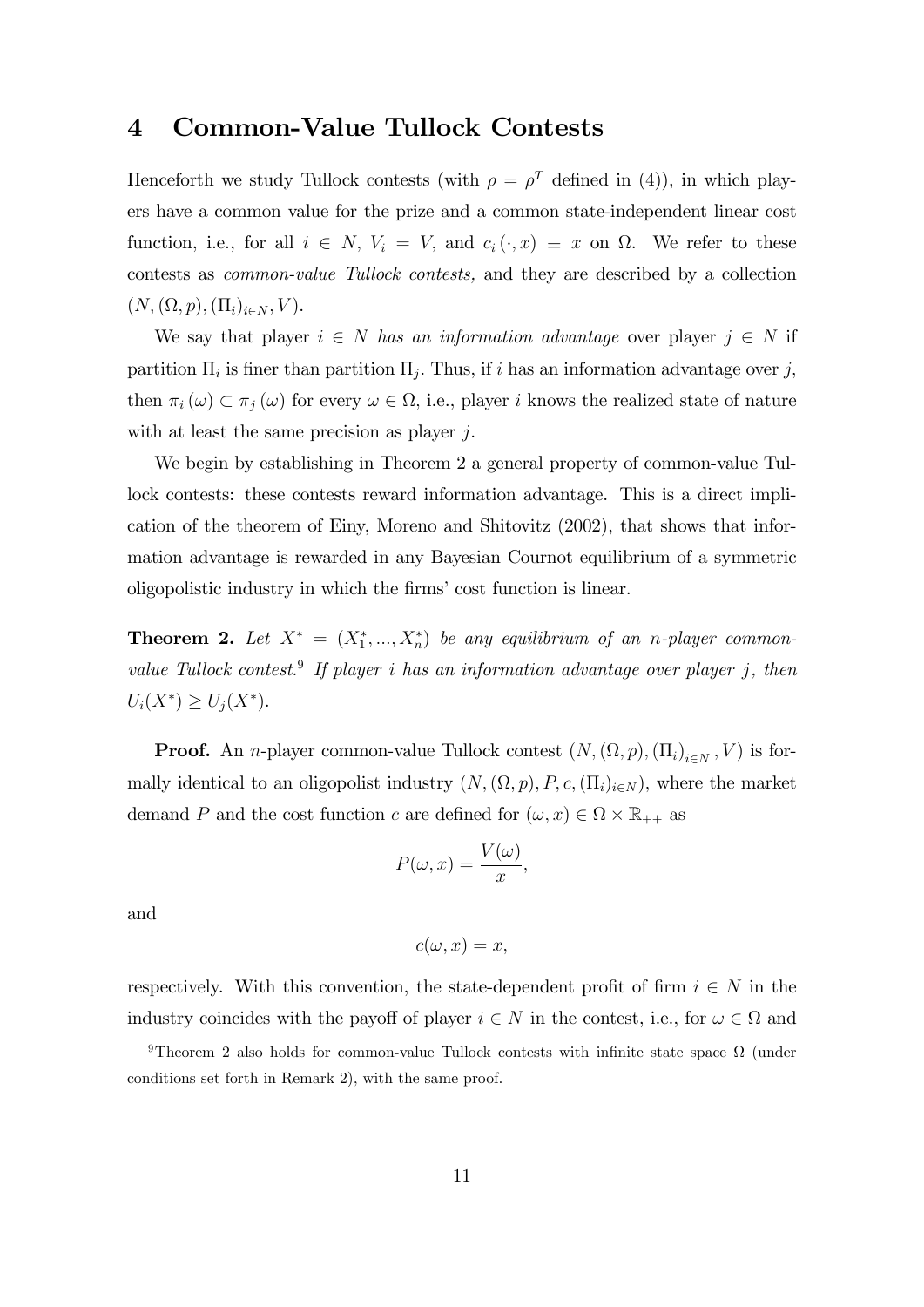$X \in S$ 

$$
u_i(\omega, X) = \frac{V(\omega)}{\sum_{s=1}^n X_s(\omega)} X_i(\omega) - X_i(\omega)
$$
  
= 
$$
P(\omega, \sum_{s=1}^n X_s(\omega)) X_i(\omega) - c(\omega, X_i(\omega)).
$$

Theorem 2 then follows from the theorem of Einy, Moreno and Shitovitz  $(2002)^{10}$ 

Theorem 2 shows that when effort is monetary, the benefits of the flexibility of having superior information, which allows the player with an information advantage to exert a larger effort when the value of the prize is high, outweigh the benefits of committing to exert a relatively high effort that inferior information allows. When the cost of effort is not linear, however, the benefits of commitment may be greater that those of flexibility – see Einy, Moreno and Shitovitz (2002) for an example in an oligopolistic setting.

Next we study other properties of equilibrium of common-value Tullock contests. We begin by considering two-player common value Tullock contests in which one player has an information advantage over his rival. Existence and uniqueness of equilibrium in these contests follows by Remark 1 whenever  $\rho_i^T(\mathbf{0}) < 1$  for every  $i \in N$ . We show that equilibrium exists and is unique – even when  $\rho_i^T(\mathbf{0}) = 1$  for some  $i$  – by calculating it explicitly (Proposition 1). The formulas that we obtain for equilibrium efforts of the players allow us to establish some basic properties of equilibrium (Proposition 2). We then show by means of examples that these properties do not extend to contests with more than two players.

Let us index the set of states of nature as

$$
\Omega = {\omega_1, ..., \omega_m}.
$$

For  $k = 1, ..., m$ , write

$$
p(\omega_k) = p_k
$$
 and  $V(\omega_k) = v_k$ ,

<sup>&</sup>lt;sup>10</sup>The demand function  $P(\omega, x)$  is not differentiable at  $x = 0$  – it is not even defined at  $0$  – and therefore does not formally satisfy the assumptions of Einy, Moreno and Shitovitz (2002). However, it is easy to see that in any equilibrium  $X$  of a common-value Tullock contest the total effort is positive in all states of nature, i.e.,  $X(\cdot) \neq \mathbf{0}$ . Thus the non-differentiability at 0 is irrelevant, and the proof of the theorem in Einy, Moreno and Shitovitz (2002) applies in this case with no change.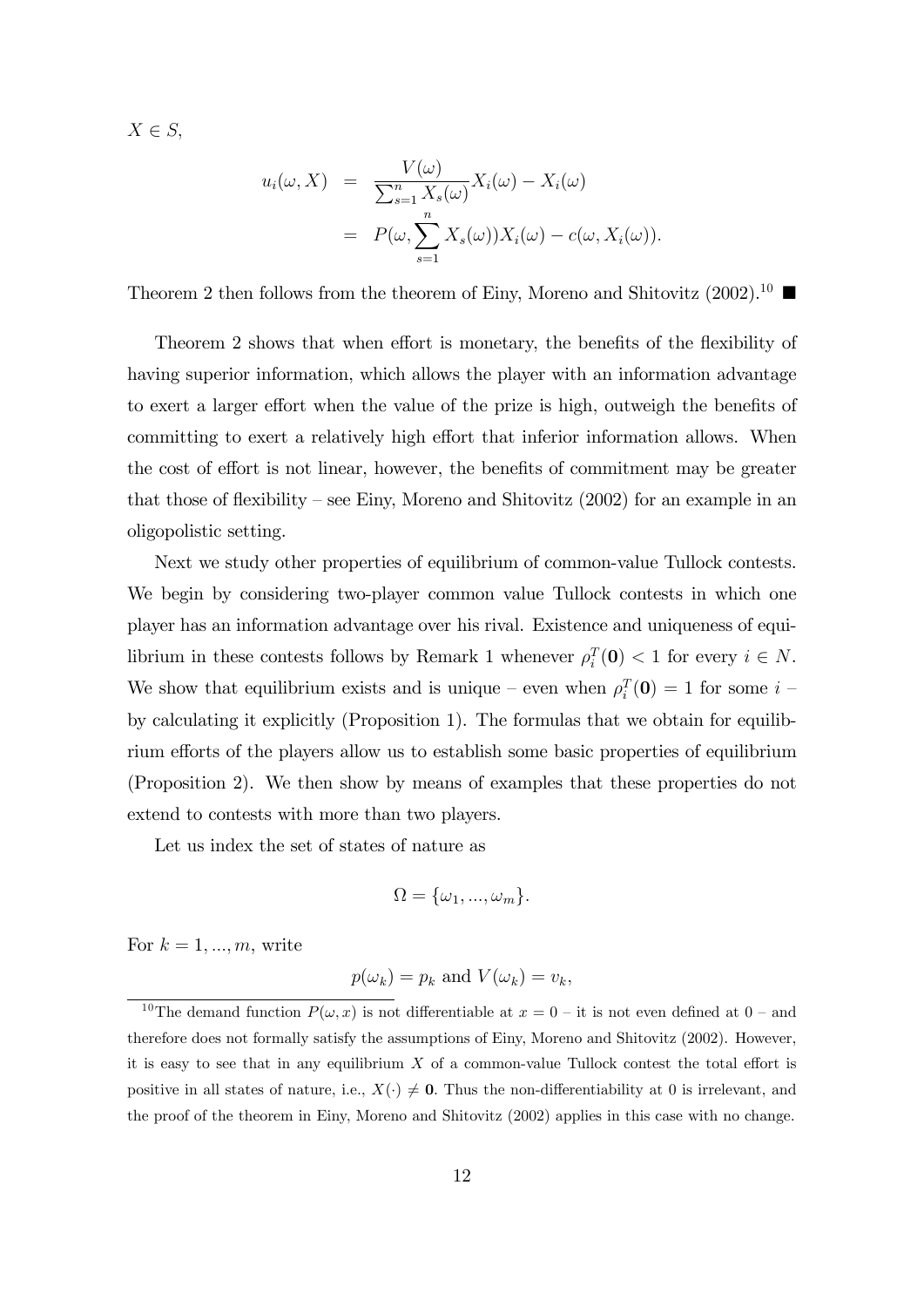and w.l.o.g. assume that

$$
0 < v_1 \le v_2 \le \dots \le v_m.
$$

Assume further that player 2 has an information advantage over player 1. Then we may postulate w.l.o.g. that the only information player 1 has about the state is the common prior belief, i.e.,  $\Pi_1 = {\Omega}$ , whereas player 2 has perfect information about the state of nature, i.e.,  $\Pi_2 = \{\{\omega_1\}, ..., \{\omega_m\}\}.$ <sup>11</sup> In such contests a strategy profile is a pair  $(X, Y)$ , where X can be identified with a number  $x \in \mathbb{R}_+$  specifying player 1's unconditional effort, and Y can be identified with a vector  $(y_1, ..., y_m) \in \mathbb{R}^m_+$  specifying the effort of player 2 in each of the  $m$  states of nature. Abusing notation, we shall write  $X = x$  and  $Y = (y_1, ..., y_m)$  whenever appropriate.

Proposition 1 below describes the unique equilibrium in a two-player commonvalue Tullock contest in which player 2 has an information advantage over player 1. In doing so we extend the exercise of Warneryd (2003, section 5.2), who computed equilibrium strategies in the binary framework (with two states of nature, representing a high and a low value for the prize), into the general setting with  $m$  states of nature.

The following notation will be needed in characterizing the pure strategy Bayesian Nash equilibrium. For  $k \in \{1, ..., m\}$  write

$$
A_k = \left(\sum_{s=k}^m p_s \sqrt{v_s}\right) \left(1 + \sum_{s=k}^m p_s\right)^{-1}.\tag{11}
$$

Note that

$$
A_1 = \frac{E(\sqrt{V})}{2}.
$$

Lemma 1 establishes a key property of the sequence  $\{A_k\}_{k=1}^m$ .

**Lemma 1.** If  $\sqrt{v_k} > A_{\bar{k}}$  for some  $\bar{k} < m$ , then  $\sqrt{v_k} > A_k$  and  $A_{\bar{k}} > A_k$  for all  $k > \bar{k}$ .

**Proof.** Assume that  $\sqrt{v_k} > A_k$  for some  $k < m$ . From (11),

$$
\left(1+\sum_{s=\hat{k}}^m p_s\right)A_{\hat{k}}=\sum_{s=\hat{k}}^m p_s\sqrt{v_s}
$$

<sup>&</sup>lt;sup>11</sup>This assumption entails no loss of generality, since, if  $\Pi_1$  is a non-trivial partition of  $\Omega$ , a separate anlalysis can be caried out *conditionally* on the realization of each  $\pi_1 \in \Pi_1$ . In the conditional analysis player 1 has the nill information endowment.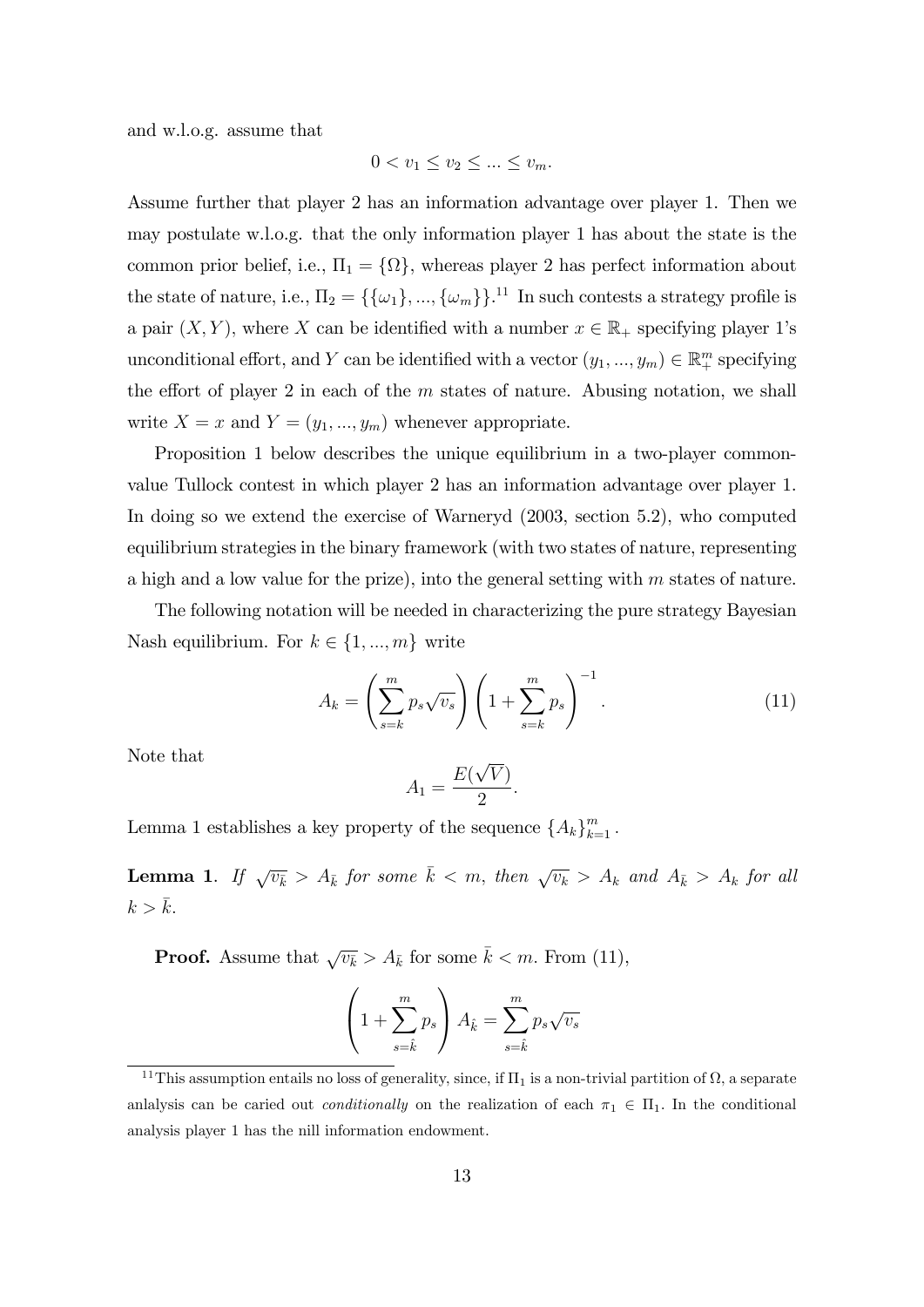and

$$
\left(1 + \sum_{s=\hat{k}+1}^{m} p_s \right) A_{\hat{k}+1} = \sum_{s=\hat{k}+1}^{m} p_s \sqrt{v_s},
$$

which implies

$$
\left(1+\sum_{s=\hat{k}+1}^{m} p_s\right) \left(A_{\hat{k}}-A_{\hat{k}+1}\right) = p_{\hat{k}} \left(\sqrt{v_{\hat{k}}}-A_{\hat{k}}\right).
$$

Since by assumption  $\sqrt{v_{\hat{k}}} > A_{\hat{k}}$ , we have: (i)  $A_{\hat{k}} > A_{\hat{k}+1}$ , and (ii)  $\sqrt{v_{\hat{k}+1}} > A_{\hat{k}+1}$  (as  $v_{k+1} \ge v_k$ ). The statement of the lemma follows by induction.

Let  $k^* \in \{1, ..., m\}$  be the smallest index such that  $\sqrt{v_k} > A_k$ . Since

$$
\sqrt{v_m} > \frac{p_m}{(1 + p_m)} \sqrt{v_m} = A_m,
$$

 $k^*$  is well defined.

**Proposition 1.** A two-player common-value Tullock contest in which player 2 has an information advantage over player 1 has a unique Bayesian Nash equilibrium  $(X^*, Y^*) = (x^*, y_1^*, ..., y_m^*),$  which is given by  $x^* = A_{k^*}^2$ ,  $y_k^* = 0$  for  $k < k^*$ , and  $y_k^* = A_{k^*}(\sqrt{v_k} - A_{k^*})$  for  $k \geq k^*$ . Moreover, if he distribution of values is not too disperse, i.e.,  $\sqrt{v_1} > E(\sqrt{V})/2$ , then the equilibrium is interior (i.e.,  $k^* = 1$ ).

**Proof.** Let  $(X, Y)$ , where  $X = x$  and  $Y = (y_1, ..., y_m)$ , be a Bayesian Nash equilibrium, whose existence is guaranteed by Theorem 1. We show that  $x > 0$ . If  $x = 0$ , then  $\rho_2^T(0) = 1$ , since otherwise player 2 does not have a best response against  $x = 0$ . But then  $y_1 = y_2 = ... = y_m = 0$ , and therefore player 1 can profitably deviate by exerting an arbitrarily small effort  $\varepsilon > 0$ . Hence  $x > 0$ . Moreover,  $y_k > 0$  for some  $k \in \{1, ..., m\}$  since otherwise  $x > 0$  is not a best response of player 1.

Since  $x > 0$  maximizes player 1's payoff given Y,

$$
\frac{\partial}{\partial x}\left(\sum_{s=1}^{m}p_s\left(v_s\frac{x}{x+y_s}-x\right)\right)=\sum_{s=1}^{m}p_sv_s\frac{y_s}{\left(x+y_s\right)^2}-1=0.\tag{12}
$$

And since  $y_s$  maximizes player 2's payoff in state  $\omega_s$  given x,

$$
\frac{\partial}{\partial y_s} \left( v_s \frac{y_s}{x + y_s} - y_s \right) = v_s \frac{x}{\left( x + y_s \right)^2} - 1 \le 0,\tag{13}
$$

(with equality if  $y_s > 0$ ) for each  $s = 1, ..., m$ .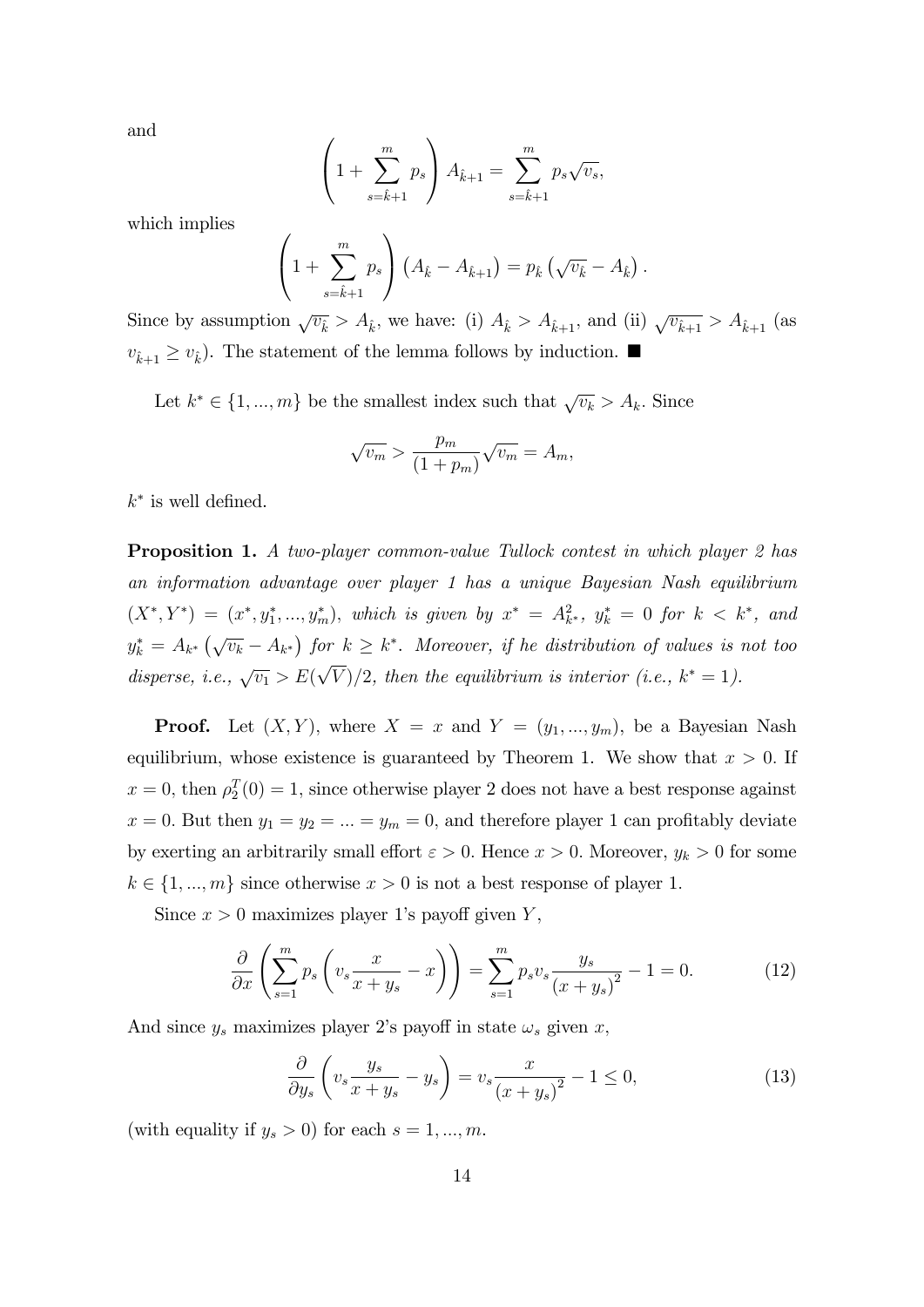Notice next that if  $y_k > 0$  for some  $k < m$ , then  $y_{k'} > 0$  for all  $k' > k$ . Since  $x > 0$ , if  $y_k > 0$  then  $y_k = \sqrt{x} (\sqrt{v_k} - \sqrt{x})$  by (13), and since  $v_{k'} \ge v_k$  for all  $k' > k$ ,  $\sqrt{x}\left(\sqrt{v_{k'}}\right)$  $\sqrt{x}$  > 0, i.e.,

$$
v_{k'}\frac{x}{x^2} - 1 > 0,
$$

for all  $k' > k$ . Then  $y_{k'} = 0$  would violate inequality (13) for  $s = k'$ . Hence  $y_{k'} > 0$ .

Let  $k^{\circ}$  be the smallest index such that  $y_k > 0$ . Thus, (12) implies

$$
\sum_{s=1}^{m} p_s v_s \frac{y_s}{(x+y_s)^2} = \sum_{s=k^{\circ}}^{m} p_s v_s \frac{y_s}{(x+y_s)^2} = 1,
$$

and (13) implies  $y_{k'} = \sqrt{x} (\sqrt{v_{k'}} \sqrt{x}$  > 0 for all  $k' \geq k^{\circ}$ . Hence  $x = A_{k^{\circ}}^2$ ,  $y_k =$  $A_{k^{\circ}}\left(\sqrt{v_k} - A_{k^{\circ}}\right)$  for all  $k \geq k^{\circ}$ , and  $y_k = 0$  for all  $k < k^{\circ}$ .

We now show that  $k^{\circ} = k^*$ , which establishes that the profile  $(x^*, y_1^*, ..., y_m^*)$ identified in Proposition 1 is the unique equilibrium. Assume first that  $k^{\circ} < k^*$ . Then  $\sqrt{v_{k}S} \leq A_{k}$  since  $k^*$  is the smallest index such that  $\sqrt{v_k} > A_k$ , and hence  $y_{k^{\circ}} = \sqrt{x} \left( \sqrt{v_{k^{\circ}}} - \right)$  $\sqrt{x}$  =  $A_{k^{\circ}} \left( \sqrt{v_{k^{\circ}}} - A_{k^{\circ}} \right) \leq 0$ , a contradiction as  $y_{k^{\circ}} > 0$  by the definition of  $k^{\circ}$ . Assume next that  $k^{\circ} > k^*$ . In this case,  $y_{k^*} = 0$ . Since  $\sqrt{v_{k^*}} > A_{k^*}$ , by Lemma 1

$$
A_{k^*}^2 > A_{k^{\circ}}^2 = x,\tag{14}
$$

and therefore

$$
v_{k^*}\frac{x}{x^2} - 1 = \frac{A_{k^{\circ}}^2}{A_{k^{\circ}}^4} \left( v_{k^*} - A_{k^{\circ}}^2 \right) > 0.
$$

This stands in contradiction to (13), as  $y_{k^*} = 0$  by the definition of  $k^{\circ}(> k^*)$ . We conclude that indeed  $k^{\circ} = k^*$ .

Proposition 1 in particular implies uniqueness and symmetry of equilibrium in the complete information case, i.e., when  $m = 1$ . In this case  $k^* = 1$ , and therefore  $y_1^* = A_1(\sqrt{v_1} - A_1) = v_1/4 = A_1^2 = x^*$  (this result is well known in the literature). This observation implies that a two-player common value Tullock contest with incomplete but symmetric information has a unique equilibrium, which is symmetric and involves players exerting effort equal to  $E(V)/4$  in expectation.

With asymmetric information, i.e., when  $m > 1$ , our sufficient condition for an interior equilibrium, the inequality  $\sqrt{v_1} > E(\sqrt{V})/2$ , holds when, e.g.,  $v_m < 4v_1$ . However, when the distribution of values is very disperse, we may well get a corner equilibrium with  $k^* > 1$ : player 2 will be inactive in all "low-value" states of nature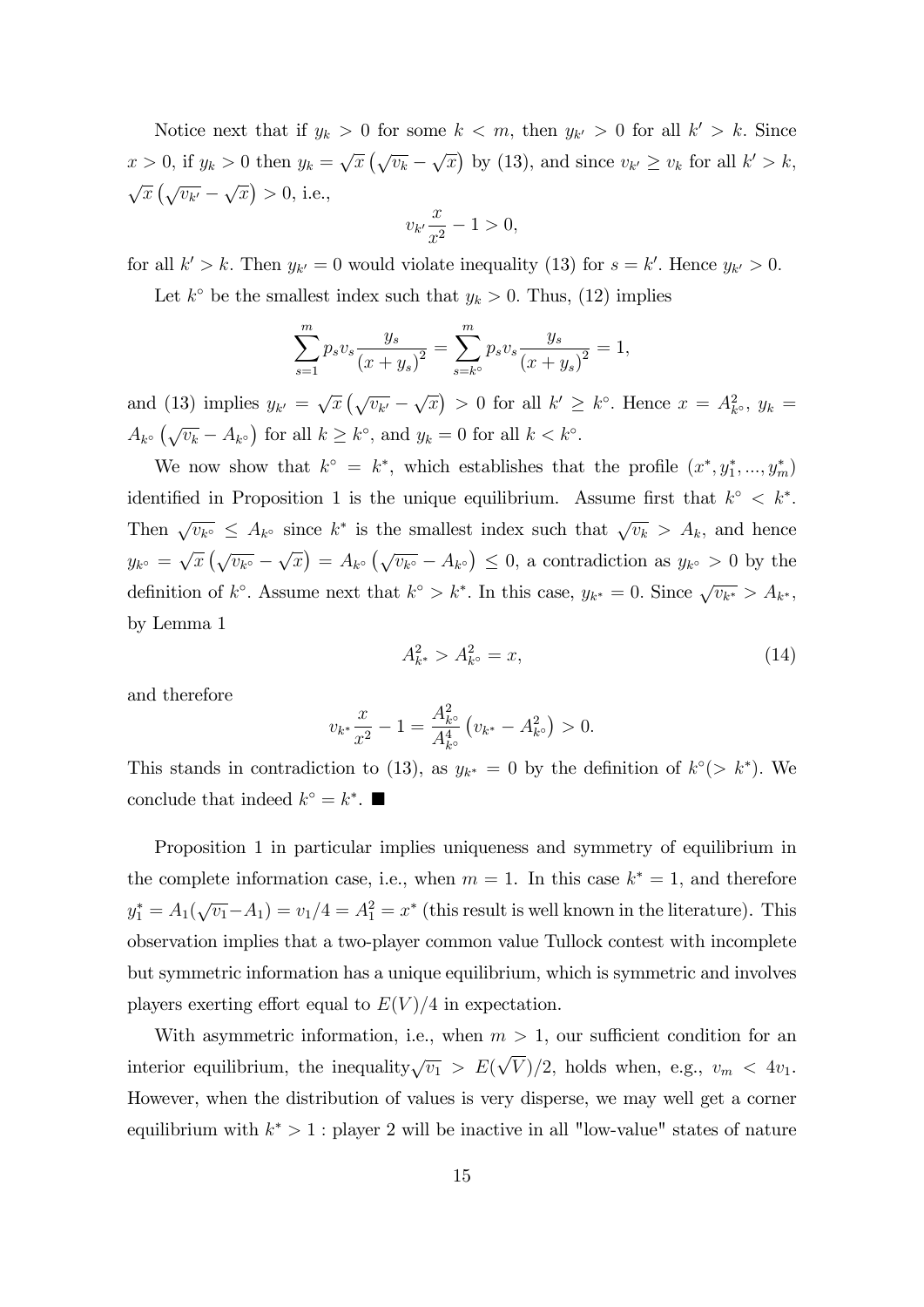(those in which  $v_k < v_{k^*}$ ), but will exert positive effort in all "high-value" states of nature (those in which  $v_k \geq v_{k^*}$ ).<sup>12</sup>

Having explicit formulae for equilibrium strategies of the players allows a qualitative comparison of players' chances to win and their conditional expected payoffs across the states of nature where player 2 is active, i.e., when  $k \geq k^*$  and hence  $y_k^* > 0$ . The equilibrium probability that player 1 wins the prize when the state is  $\omega_k$ is

$$
\rho_{1k}^* := \rho_1^T(x^*, y_k^*) = \frac{A_{k^*}^2}{A_{k^*}^2 + A_{k^*}(\sqrt{v_k} - A_{k^*})} = \frac{A_{k^*}}{\sqrt{v_k}}
$$

when  $k \geq k^*$ , whereas the probability that player 2 wins the prize is  $\rho_{2k}^* = 1 - \rho_{1k}^*$ . Thus, the larger is the realized value of the prize, the smaller (larger) is the probability that player 1 (player 2) wins the prize, i.e.,  $\rho_{1k'}^* \leq \rho_{1k}^*$  and  $\rho_{2k'}^* \geq \rho_{2k}^*$  for  $k' > k \geq k^*$ , with a strict inequality if  $v_{k'} > v_k$ . Of course, the larger is the realized value of the prize, the larger is the effort of player 2, i.e.,

$$
y_{k'}^* = A_{k^*} \left(\sqrt{v_{k'}} - A_{k^*}\right) \ge A_{k^*} \left(\sqrt{v_k} - A_{k^*}\right) = y_k^*.
$$

for  $k' > k \geq k^*$  (with a strict inequality if  $v_{k'} > v_k$ ). Additionally, for  $k' > k \geq k^*$ ,

$$
\rho_{1k'}^* v_{k'} = A_{k^*} \sqrt{v_{k'}} \ge A_{k^*} \sqrt{v_k} = \rho_{1k}^* v_k
$$

(with a strict inequality if  $v_{k'} > v_k$ ), i.e., the larger is the realized value of the prize, the larger is the conditional expected payoff of player 1; also,

$$
\rho_{2k'}^* v_{k'} \ge \rho_{2k}^* v_{k'} \ge \rho_{2k}^* v_k
$$

(with a strict inequality if  $v_{k'} > v_k$ ), i.e., the larger is the realized value of the prize, the larger is the conditional expected payoff of player 2.

Proposition 2 below establishes other basic properties of the equilibrium of a twoplayer common value Tullock contest in which a player has an information advantage:  $(1)$  both players exert the same expected effort,  $(2)$  the player with an information advantage wins the prize less frequently than the less informed player, and (3) players' total effort is below the effort they exert when they have symmetric information. We will later present examples showing that parts 1 and 2 of Proposition 2 do not extend to contests with more than two players. (Recall that, on the contrary, Theorem 2

<sup>&</sup>lt;sup>12</sup>See Example 1 that illustrates this result when  $m = 2$ .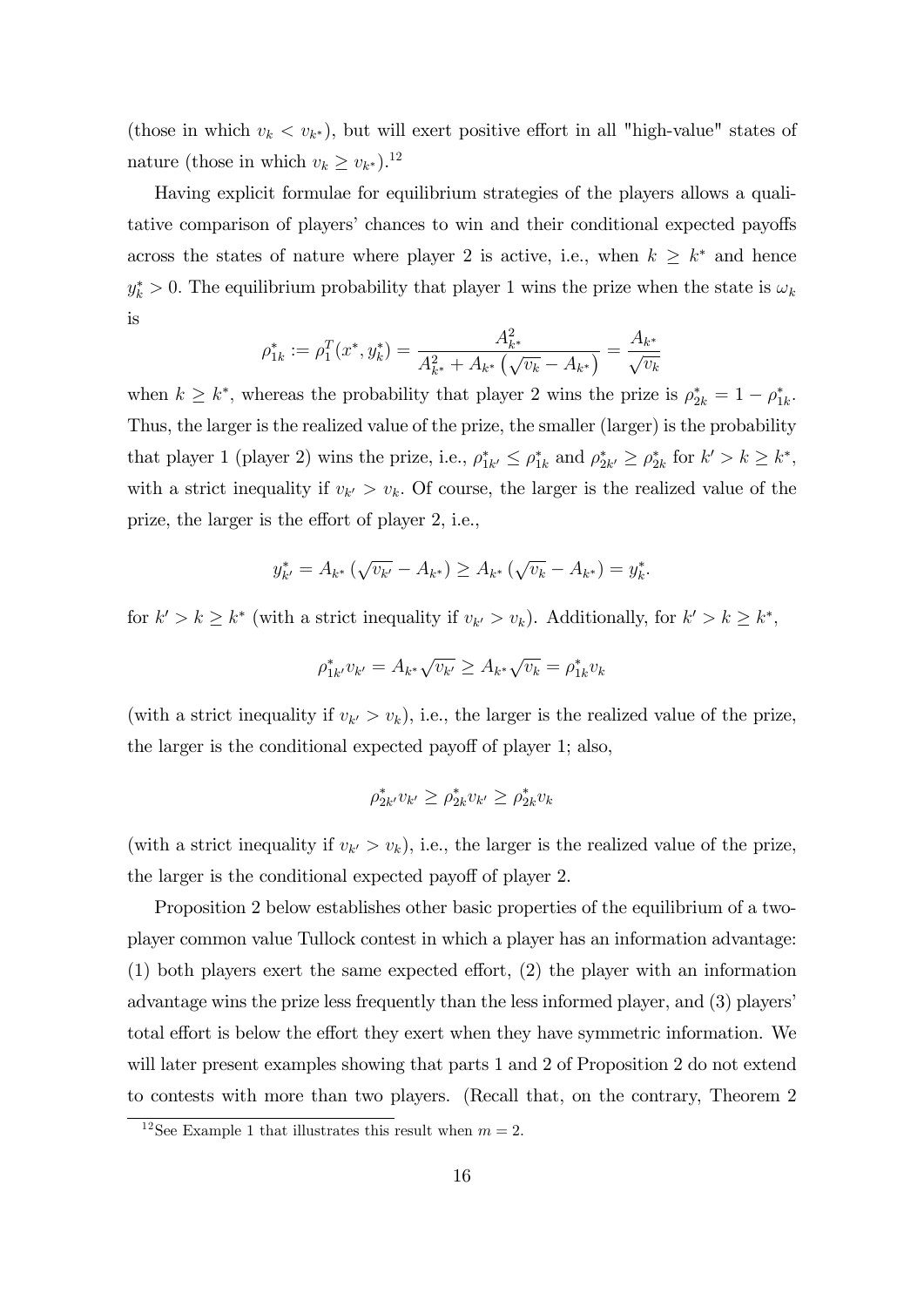applies to contests with more than two players: when a player has an information advantage over *some* other player, then in any equilibrium the expected payoff of the former is greater or equal to that of the latter.)

Warneryd (2003) establishes counterparts to Proposition 2, as well as a version of Theorem 2 for two-player common value Tullock contest in which a player has an information advantage, when the players' common-value  $V$  is distributed according to a continuous cumulative distribution. As far as we can see, Warneryd  $(2003)$ 's results do not apply to our discrete setting.<sup>13</sup>

**Proposition 2.** In the equilibrium of a two-player common-value Tullock contest in which player 2 has an information advantage over player 1:

- 1. Both players exert the same expected effort, i.e.,  $E(Y^*) = x^* = A_{k^*}^2$ , and hence the expected total effort is  $TE = X^* + E(Y^*) = 2A_{k^*}^2$ .
- 2. If  $v_1 < v_2 < ... < v_m$ , then the ex-ante probability that player 2 wins the prize is less than that of player 1.
- 3. If  $v_1 < v_m$  and  $\sqrt{v_1} > E(\sqrt{V})/2$ , then the players' exert less effort and hence capture a greater share of the surplus than when both players have symmetric information.

#### Proof.

Part 1. By Proposition 1,

$$
E(Y^*) = \sum_{s=1}^{m} p_s y_s^*
$$
  
= 
$$
\sum_{s=k^*}^{m} p_s A_{k^*} (\sqrt{v_s} - A_{k^*})
$$
  
= 
$$
A_{k^*} \sum_{s=k^*}^{m} p_s \sqrt{v_s} - A_{k^*}^2 \sum_{s=k^*}^{m} p_s
$$
  
= 
$$
A_{k^*}^2 \left(1 + \sum_{s=k^*}^{m} p_s\right) - A_{k^*}^2 \sum_{s=k^*}^{m} p_s
$$
  
= 
$$
A_{k^*}^2.
$$

<sup>13</sup>Exception being the already mentioned computation of equilibrium in the binary setting in Warneryd (2003, Section 5.2), that our Proposition 1 extends.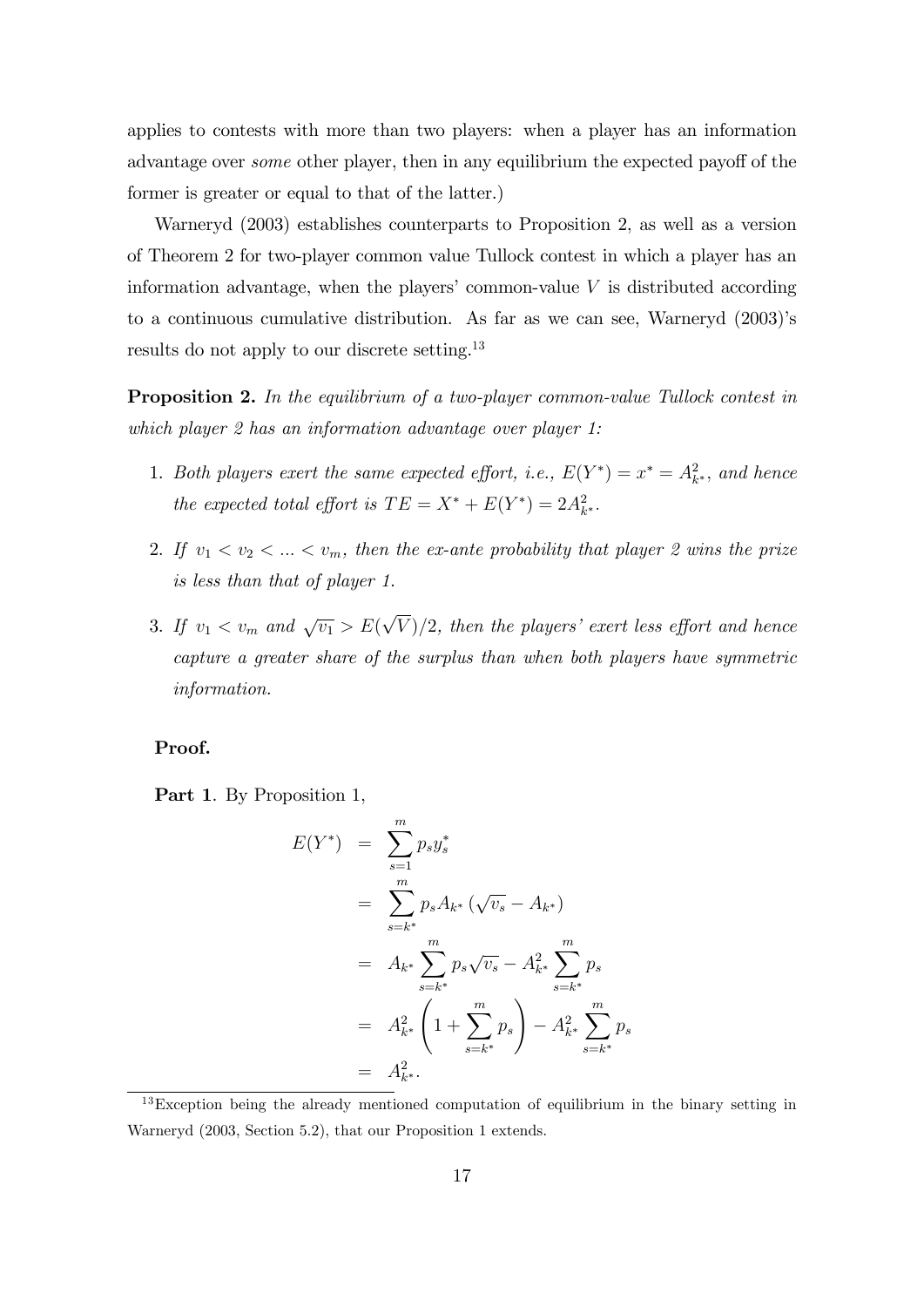**Part 2.** Given  $(y_{k^*},..., y_m) \in \mathbb{R}^{m-k^*+1}_+$  define the function

$$
\bar{p}_2(y_{k^*},..., y_m) := \sum_{k=k^*}^m \frac{p_k y_k}{y_k + \sum_{s=k^*}^m p_s y_s}.
$$

Denote by  $\bar{\rho}_2$  the ex-ante probability that player 2 wins the prize. Since  $x^*$  satisfies  $x^* = E(Y^*)$  by Part 1, obviously

$$
\bar{\rho}_2 = \bar{p}_2(y_{k^*}^*, ..., y_m^*)
$$

We will show that a maximum point  $\bar{y}$  of  $\bar{p}_2$  on  $K = \{(y_{k^*},..., y_m) \in \mathbb{R}^{m-k^*+1}_+ \mid$  $y_{k*} \leq y_{k*+1}... \leq y_m$  must satisfy  $\overline{y}_{k*} = ... = \overline{y}_m$ . Hence

$$
\max_{K} \bar{p}_2 = \frac{\sum_{s=k^*}^m p_s}{1 + \sum_{s=k^*}^m p_s} \le \frac{1}{2}.\tag{15}
$$

Since  $y_{k^*}^*$   $\lt \ldots \lt y_m^*$  (the inequalities are strict, which follows from our assumption that  $v_1 < v_2 < \ldots < v_m$  and the expressions for  $(y_k^*)_{k=1}^m$  $_{k=k^*}^m$  given in Proposition 1), (15) will imply

$$
\bar{p}_2 = \bar{p}_2(y_{k^*}^*, ..., y_m^*) < \max_K \bar{p}_2 \le 1/2,
$$

and this will yield Part 2 of the proposition.

To this end, differentiate  $\bar{p}_2$  with respect to  $y_k$  for  $k \in \{k^*, ..., m\}$  to obtain

$$
\frac{\partial \bar{p}_2}{\partial y_k} = p_k \left( \sum_{t=k^*, t \neq k}^m \frac{p_t y_t}{(y_k + \sum_{s=k^*}^m p_s y_s)^2} - \sum_{t=k^*, t \neq k}^m \frac{p_t y_t}{(y_t + \sum_{s=k^*}^m p_s y_s)^2} \right). \tag{16}
$$

For every  $(y_{k^*},..., y_m) \in K$  such that  $y_{k^*} < y_{k^*+1} \leq ... \leq y_m$ ,  $\partial \bar{p}_2 / \partial y_{k^*}(y) > 0$ , and therefore necessarily  $\overline{y}_{k^*} = \overline{y}_{k^*+1}$ . Suppose now that it has already been shown that  $\overline{y}_{k^*} = \overline{y}_{k^*+1} = ... = \overline{y}_k$ ,  $m-1 \ge k > 1$ . We show that  $\overline{y}_{k+1} = \overline{y}_k$  as well. Indeed, if  $\overline{y}_{k^*} = \overline{y}_{k^*+1} = ... = \overline{y}_k < \overline{y}_{k+1} \leq ... \leq \overline{y}_m$ , then by (16) we obtain that  $\partial \bar{p}_2 / \partial y_k (\bar{y}) > 0$ , a contradiction. Thus  $\bar{y}_{k^*} = ... = \bar{y}_m$ .

**Part 3.** When player 2 has an information advantage,  $\sqrt{v_1} > E(\sqrt{V})/2$  implies that the equilibrium is interior by Proposition 1, and therefore the expected total effort is  $TE = 2A_1^2 = (E(\sqrt{V}))^2/2$  by Proposition 2.1. As noted previously, when players have symmetric information the expected total effort  $\overline{TE}$  is  $\overline{TE} = E(V)/2$ . Then  $v_1 < v_m$  together with Jensen's inequality imply

$$
\overline{TE} - TE = \frac{E(V)}{2} - \frac{\left(E(\sqrt{V})\right)^2}{2} > 0.\blacksquare
$$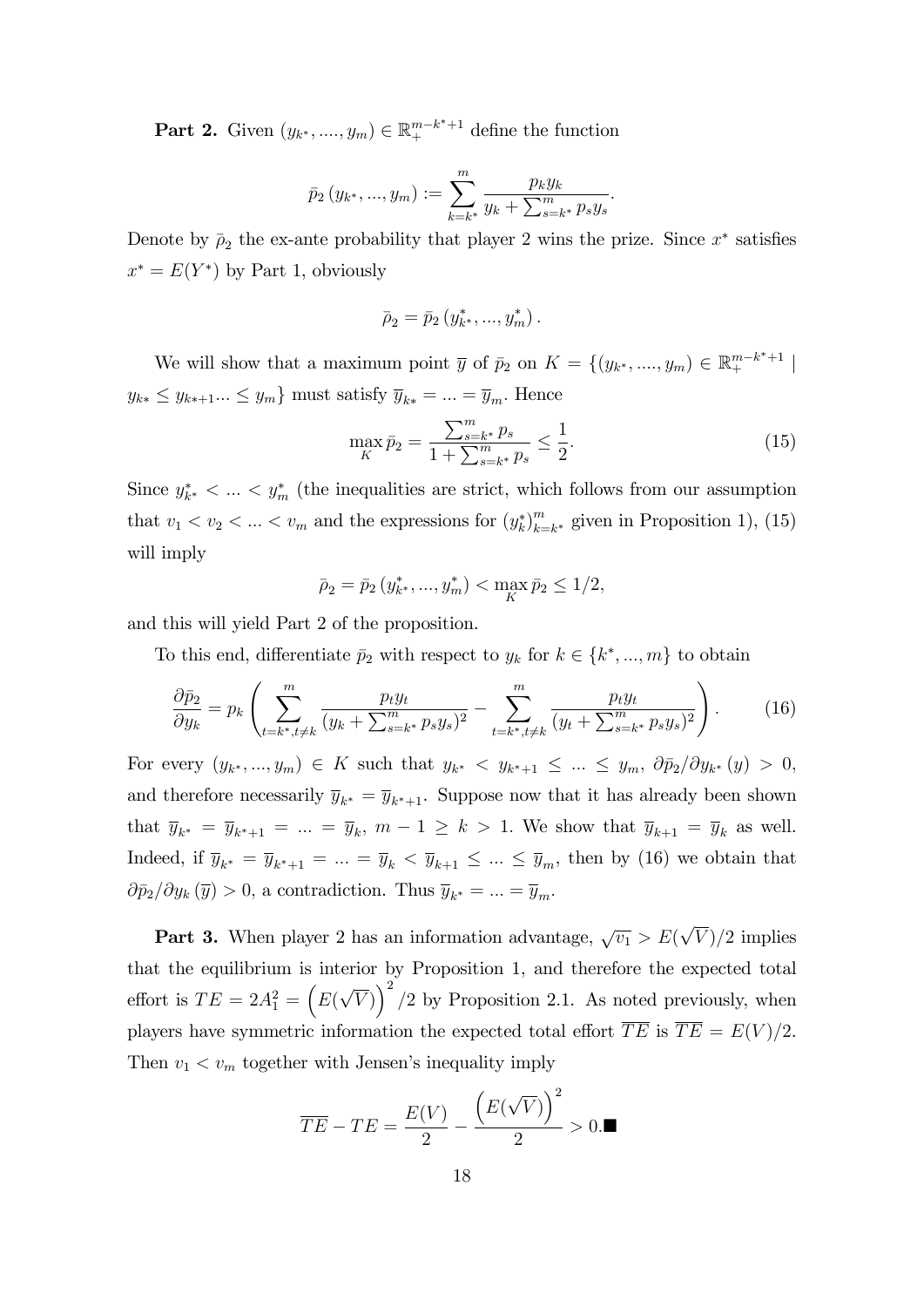Example 1 illustrates the results of Proposition 2 for a binary state space (Warneryd (2003) demonstrated his central ideas in continuously distributed common value contests by a similar binary example). This example will be useful in our discussion in the next section.

**Example 1.** Assume  $m = 2$ . Write  $p_1 = 1 - p$ , where  $p \in (0, 1)$ , and normalize the common value so that  $v_1 = 1$  and  $v_2 = v$  with  $v \in (1,\infty)$ . Then  $E(V) = 1 - p(1 - v)$ ,  $E(\sqrt{V}) = 1 - p(1 - \sqrt{v}), A_1 = E(\sqrt{V})/2$ , and  $A_2 = p\sqrt{v}/(1 + p)$ . If  $v < (1 + p)^2/p^2$ , then  $\sqrt{v_1} = 1 > A_1$  and  $k^* = 1$ ; otherwise  $k^* = 2$ . In a Tullock contest in which player 2 observes the value but player 1 does not, the unique equilibrium is

$$
X^* = A_1^2, \ Y^* = (A_1(1 - A_1), A_1(\sqrt{v} - A_1)),
$$

and the total effort is  $TE = 2A_1^2 = [1 - p(1 - \sqrt{v})]^2/2$  when  $v < (1 + p)^2/p^2$ . Otherwise, the unique equilibrium is

$$
X^* = A_2^2, \ Y^* = (0, A_2 \left(\sqrt{v} - A_2\right)),
$$

and the total effort is  $TE = 2A_2^2 = 2p^2v/(1+p)^2$ . If  $v < (1+p)^2/p^2$ , then the ex-ante probability that player 1 wins the prize  $\bar{\rho}_1^*$  is

$$
\bar{p}_1^* = (1-p) A_1 + p \frac{A_1}{\sqrt{v}} = \frac{1}{2} (p + (1-p)\sqrt{v}) \frac{1-p + p\sqrt{v}}{\sqrt{v}} \ge \frac{1}{1+p} > \frac{1}{2}
$$

:

Otherwise, this probability is

$$
\bar{p}_1^* = (1-p) + p\frac{A_2}{\sqrt{v}} = (1-p) + \frac{p^2}{1+p} = \frac{1}{1+p} > \frac{1}{2}.
$$

Hence, consistent with Proposition 2.2, the informed player wins the prize less frequently than the uninformed player. Further, if  $v < (1+p)^2/p^2$ , then

$$
2\left[U_2(X^*,Y^*) - U_1(X^*,Y^*)\right] = (1-p)\frac{A_1(1-A_1) - A_1^2}{A_1^2 + A_1(1-A_1)} + pv\frac{A_1(\sqrt{v}-A_1) - A_1^2}{A_1^2 + A_1(\sqrt{v}-A_1)}
$$
  
=  $(1-p)p(1-\sqrt{v})^2$   
> 0.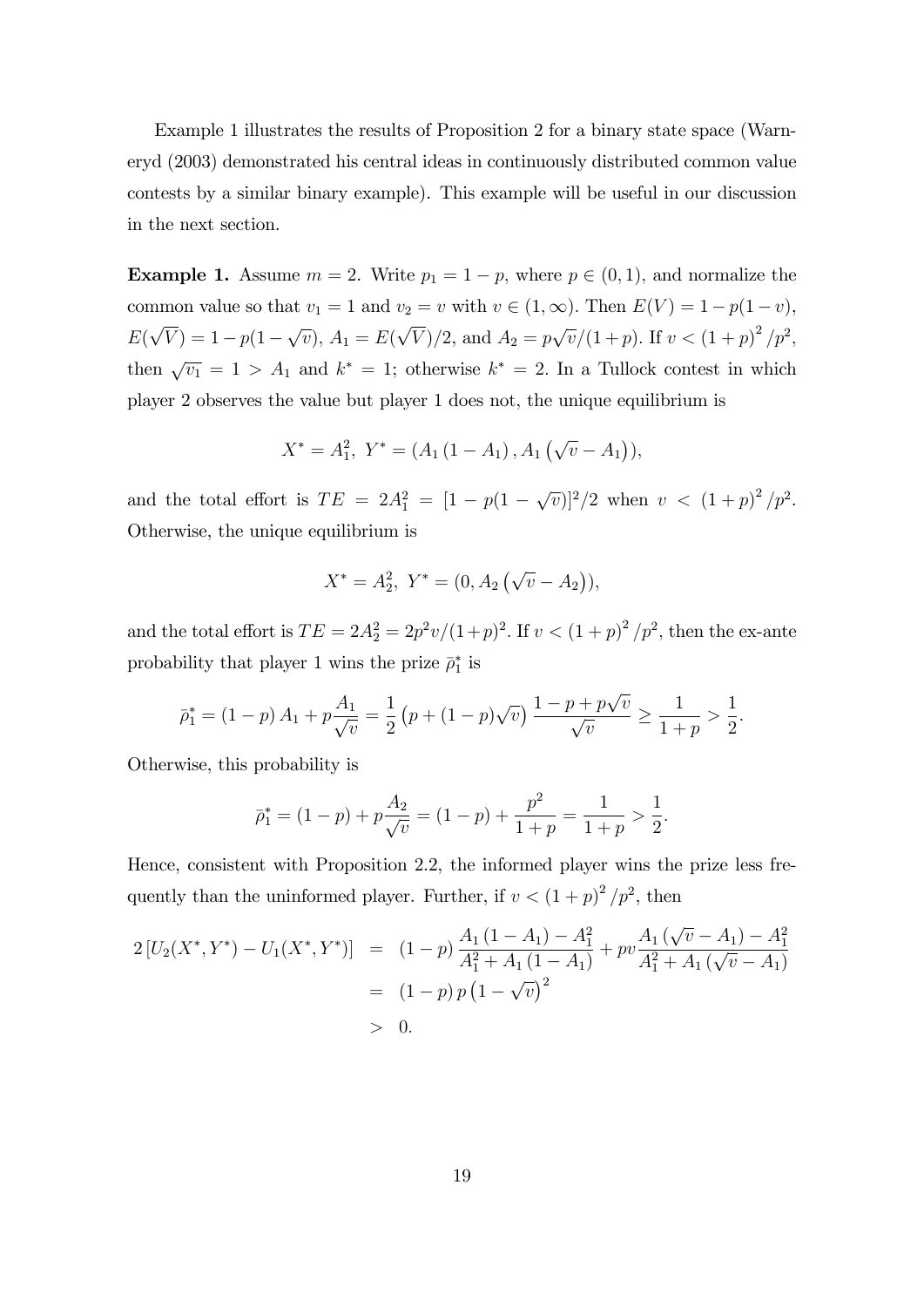And if  $v \ge (1 + p)^2 / p^2$ , then

$$
2\left[U_2(X^*,Y^*) - U_1(X^*,Y^*)\right] = -(1-p) + pv\frac{A_2(\sqrt{v} - A_2) - A_2^2}{A_2^2 + A_2(\sqrt{v} - A_2)}
$$
  
=  $\frac{1-p}{p+1}(p(v-1) - 1)$   
>  $\frac{1-p}{p}$   
> 0.

That is, consistent with Theorem 2, the payoff of the informed player is greater or equal to that of the uninformed player. Under symmetric information the equilibrium total effort in a Tullock contest is  $E(V)/2 > \max\{2A_1^2, 2A_2^2\}$ , i.e., the total effort when player 2 has an information advantage is less than when both players have the same information.

The following examples show that the properties established in propositions 2.1 and 2.2 do not extend to common-value Tullock contests with more than two players. In Example 2 player 1 has only the prior information whereas players 2 and 3 have complete information. In equilibrium the expected effort of the uninformed player is below that of each of the informed players.

**Example 2.** Consider a 3-player common-value Tullock contest in which  $m = 2$ ,  $p_1 = p_2 = 1/2, v_1 = 1$  and  $v_2 = 2$ . Player 1 has no information, i.e., his information partition is  $\Pi_1 = {\omega_1, \omega_2}$ , and players 2 and 3 have complete information, i.e., their information partitions are  $\Pi_2 = \Pi_3 = {\{\{\omega_1\}, \{\omega_2\}\}}$ . In the interior equilibrium of this contest, which is readily calculated by solving the system of equations formed by the players' reaction functions, the effort of player 1 is  $X_1^* = 0.30899$  while the efforts of players 2 and 3 are  $X_2^* = X_3^* = (0.20342, 0.46933)$ . Note that

$$
X_1^* = 0.30899 < \frac{1}{2}(0.20342 + 0.46933) = E(X_2^*) = E(X_3^*),
$$

i.e., the effort of player 1 is less than the expected effort of players 2 and 3.

In Example 3 there is an informed player and a number of uninformed players. In equilibrium, the ex-ante probability that the informed player wins the prize is above that of the uninformed players. Thus, the natural extension of Proposition 2.2 to contests with more than two players does not hold.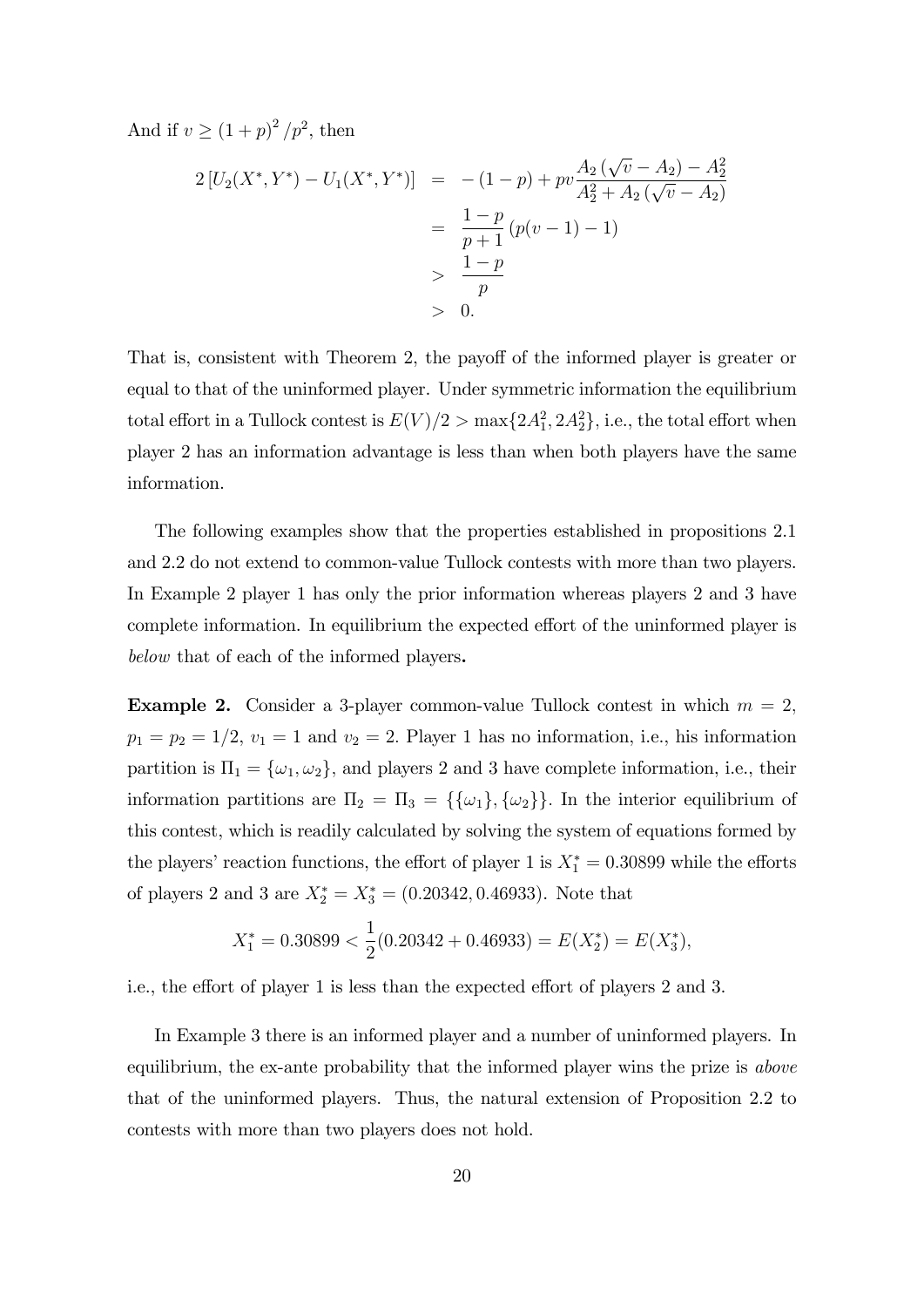**Example 3.** Consider an eight player common-value Tullock contest in which  $m = 2$ ,  $p_1 = p_2 = 1/2$ ,  $v_1 = 1$  and  $v_2 = 2$ . Players 1 to 7 have no information, i.e., their information partition is  $\Pi_i = {\omega_1, \omega_2}$  for  $i \in \{1, ..., 7\}$ , and player 8 is completely informed, i.e., his information partitions is  $\Pi_8 = {\{\{\omega_1\}, \{\omega_2\}\}}$ . This contest has a (corner) equilibrium given by

$$
X_1^* = \dots = X_7^* = 0.15551, \ X_8^* = (0, 0.38694).
$$

In equilibrium, the ex-ante probability that player  $i \in \{1, 2, ..., 7\}$  wins the prize is

$$
\bar{p}_i^* = \frac{1}{2} \left( \frac{1}{7} + \frac{0.15551}{7(0.15551) + 0.38694} \right) = 0.12413,
$$

whereas the ex-ante probability that player 8 win the prize is

$$
\bar{\rho}_8^* = 1 - 7(0.12413) = 0.13109.
$$

Thus, the informed player wins the prize more frequently than an uninformed player.

# 5 Common-Value Tullock Contests and All-Pay Auctions

Contests that arise in many economic and political applications are effectively all-pay auctions either by design (e.g., sports or political competition) or by the nature of the problem  $(e.g.,$  patent races). Here we study whether the players' expected total effort in all-pay auctions and Tullock contests can be ranked.

A common-value all-pay auction is a common-value contest in which the success function is given for  $x \in \mathbb{R}^n_+$  by  $\rho^{APA}(x) = 1/m(x)$  if  $x_i = \max\{x_j\}_{j \in N}$ , and  $\rho^{APA}(x) = 0$  otherwise, where  $m(x) = |k \in N : x_k = \max\{x_j\}_{j \in N}|$  (thus, conditions  $(i)$  and  $(ii)$  on the success function in generalized Tullock contests are not satisfied). Einy, Haimanko, Orzach and Sela (2013) show that in the unique equilibrium of a two-player common-value all-pay auction in which  $v_1 < \ldots < v_m$  and player 2 observes the value while player 1 does not, the players' total expected effort is

$$
TE^{APA} = 2\sum_{s=1}^{m} p_s \left( \sum_{k=1}^{s-1} p_k v_k + \frac{1}{2} p_s v_s \right) = 2\sum_{s=1}^{m} p_s \sum_{k=1}^{s-1} p_k v_k + \sum_{s=1}^{m} p_s^2 v_s.
$$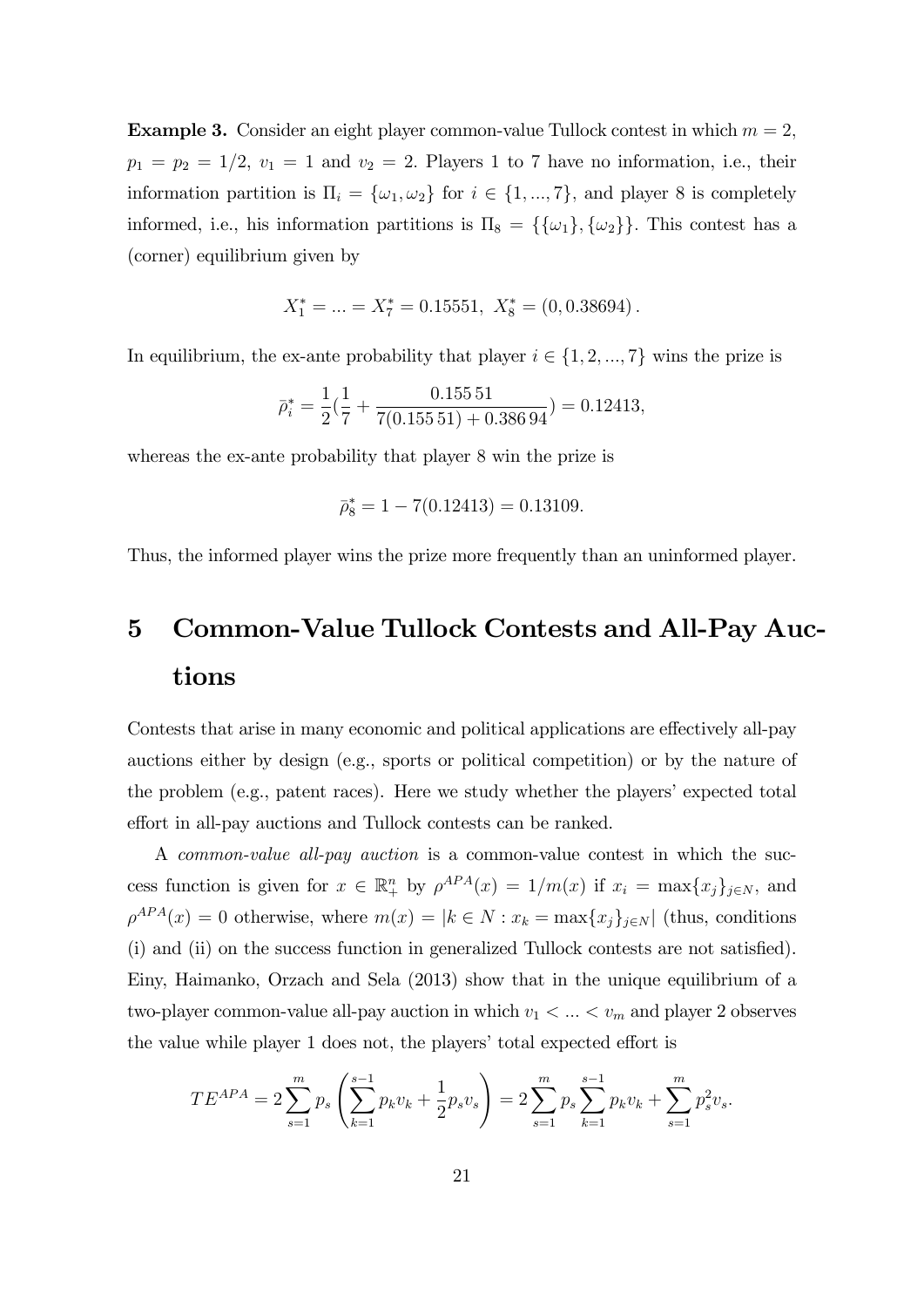Hence the difference between total efforts in an all-pay auction and a Tullock contest is

$$
\Delta := TE^{APA} - TE = 2 \sum_{s=1}^{m} p_s \sum_{k=1}^{s-1} p_k v_k + \sum_{s=1}^{m} p_s^2 v_s - 2A_{k^*}^2.
$$

For simplicity, consider the case studied in Example 1, in which  $m = 2$ . If the equilibrium of the Tullock contest is interior, i.e.,  $v < (1+p)^2/p^2$ , then

$$
\Delta = 2(1-p)p + (1-p)^2 + p^2v - 2A_1^2
$$
  
= 2(1-p)p +  $\frac{1}{2}$  ((1-p) - p $\sqrt{v}$ )<sup>2</sup>  
> 0.

Hence an all-pay auction generates more effort that a Tullock contest. However, if the Tullock contest has a corner equilibrium, then

$$
\Delta = 2(1-p)p + (1-p)^2 + p^2v - 2A_2^2
$$
  
= 1 - p<sup>2</sup> -  $\left(\frac{2}{(1+p)^2} - 1\right)p^2v$ .

The sign of  $\Delta$  may be either positive or negative depending on the distribution of the players' common value. Assume that  $p = 1/4$ . Then

$$
\Delta = \frac{15}{16} - \frac{7}{400} v \geq 0 \Leftrightarrow v \leq 375/7.
$$

Hence the total effort generated by all-pay auctions and Tullock contests cannot be ranked in general.

## References

- [1] Baye, M., Hoppe, H.: The strategic equivalence of rent-seeking, innovation, and patent-race games. Game and Economic Behavior 44(2), 217-226 (2003).
- [2] Baye, M., Kovenock, D., de Vries, C.: The solution to the Tullock rent-seeking game when  $r > 2$ : mixed-strategy equilibrium and mean dissipation rates. Public Choice 81, 403-408 (1994).
- [3] Chowdhury, S., Sheremeta, R.: Multiple equilibria in Tullock contests. Economics Letters, 112, 216-219 (2011).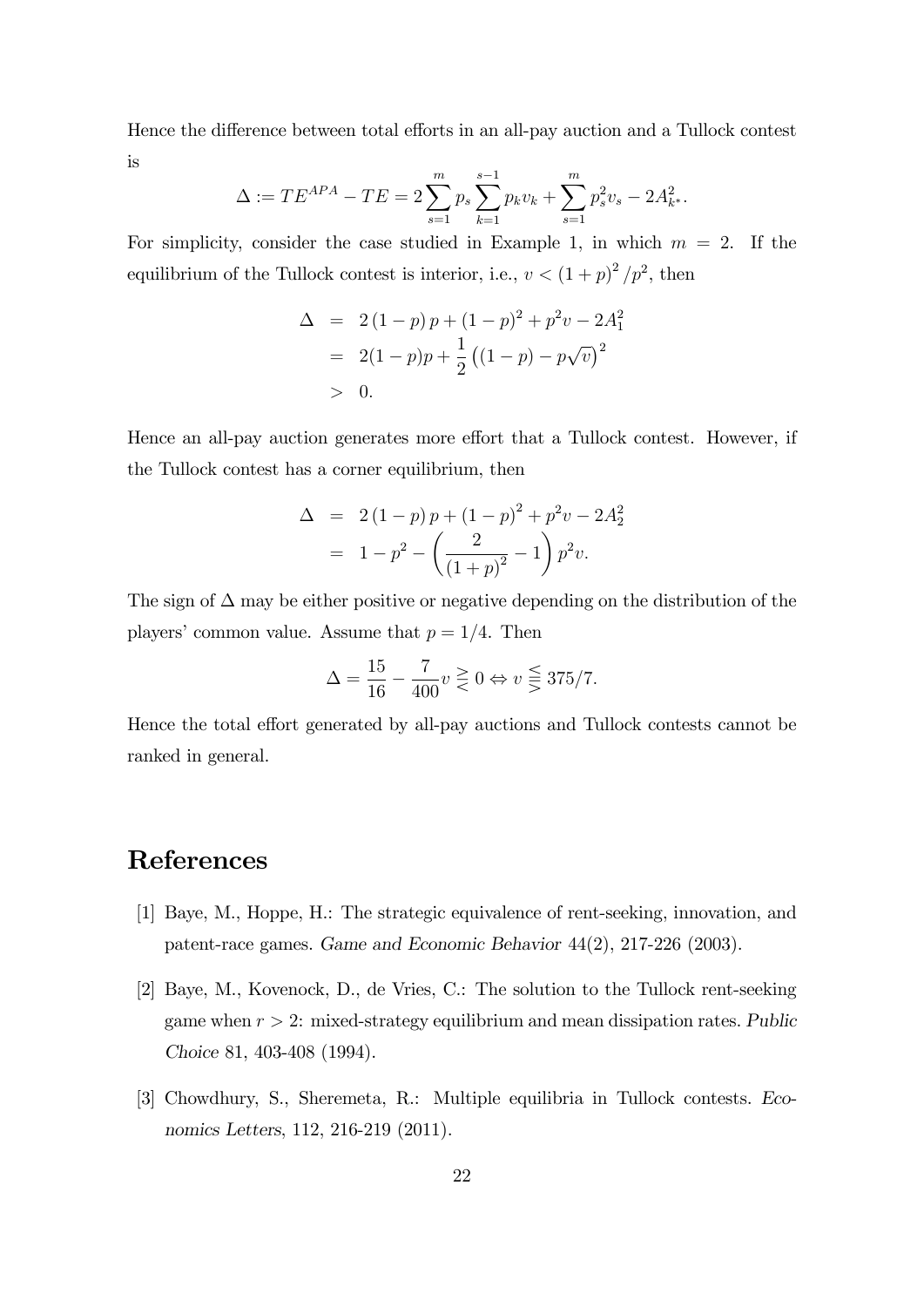- [4] Clark, D., Riis, C.: Contest success functions: an extension. Economic Theory 11, 201-204 (1998).
- [5] Cohen, C., Sela, A.: Manipulations in contests. Economics Letters 86, 135-139 (2005).
- [6] Corchon, L.: The Theory of Contests: A Survey. Review of Economic Design 11, 69-100 (2007).
- [7] Cornes, R., Hartley, R.: Asymmetric contests with general technologies. Economic Theory 26, 923-946 (2005).
- [8] Dubey, P. and Sahi, S.: The allocation of a prize. Cowles Foundation Discussion Paper No. 1858 (2012).
- [9] Dubey, P., Garh, O., De Meyer, B.: Competing for customers in a social network. Cowles Foundation Discussion Paper No. 1862 (2012).
- [10] Einy, E., Haimanko, O., Moreno, D., Sela, A., Shitovitz, B.: Tullock contests with asymmetric information. Working paper, Ben-Gurion University of the Negev (2013).
- [11] Einy, E., Haimanko, O., Orzach, R., Sela, A.: Dominant strategies, superior information, and winner's curse in second-price auctions. International Journal of Game Theory 30, 405-419 (2001).
- [12] Einy, E., Haimanko, O., Orzach, R., Sela, A.: Dominance solvability of secondprice auctions with differential information. Journal of Mathematical Economics 37, 247-258 (2002).
- [13] Einy, E., Haimanko, O., Orzach, R., Sela, A.: Common-value all-pay auctions with asymmetric information. Discussion paper  $\#$  13-03, Monaster Center for Economic Research, Ben-Gurion University of the Negev (2013).
- [14] Einy, E., Moreno, D., Shitovitz, B.: Information advantage in Cournot oligopoly, Journal of Economic Theory 106, 151-160 (2002).
- [15] Epstein, G., Mealem Y., Nitzan S.: Political culture and discrimination in contests. Journal of Public Economics 95(1-2), 88-93 (2011)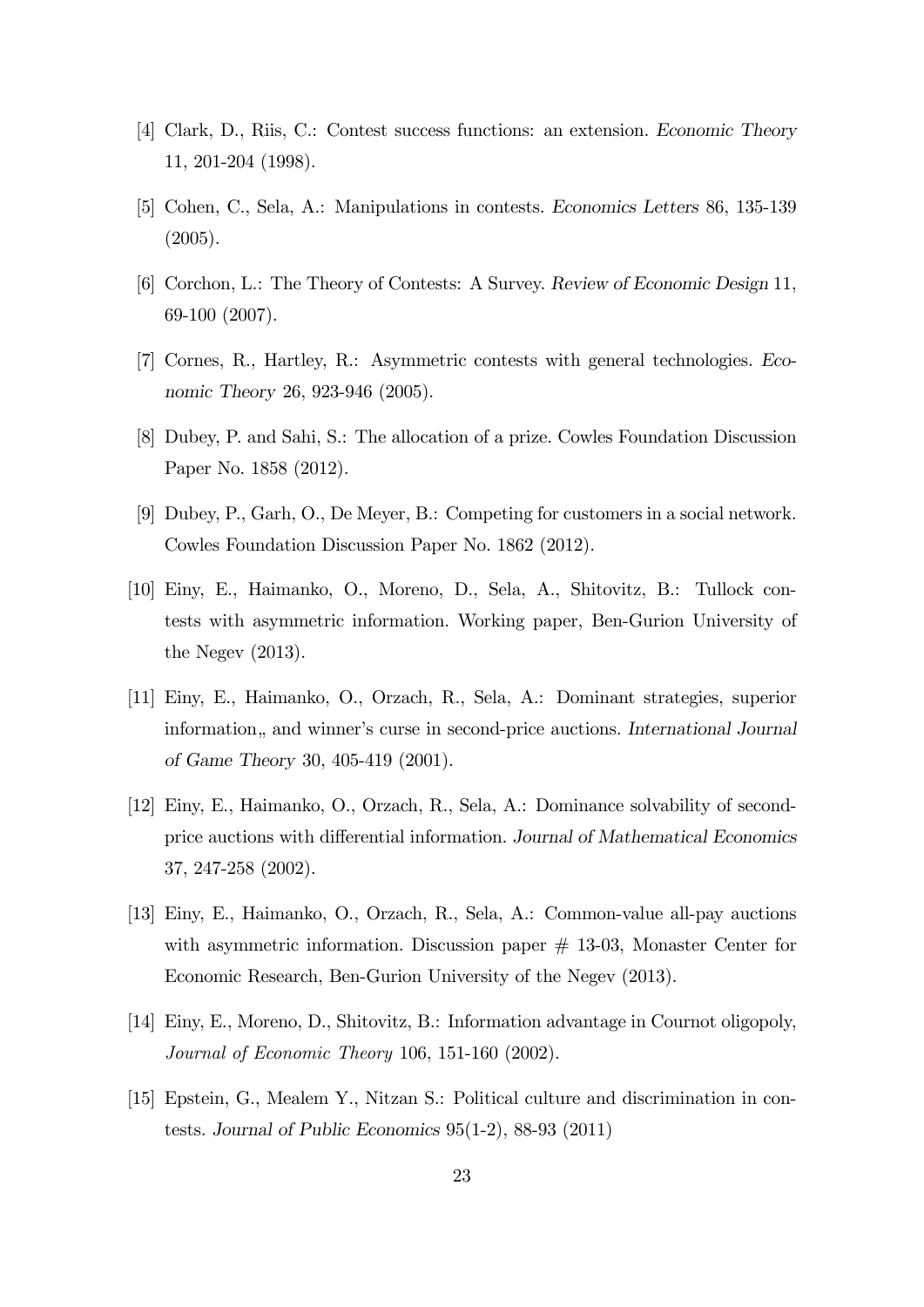- [16] Ewerhart, C., Quartieri, F.: Unique equilibrium in contests with incomplete information, Manuscript, November 2013.
- [17] Fang, H.: Lottery versus all-pay auction models of lobbying. Public Choice 112, 351-371 (2002).
- [18] Fey, M.: Rent-seeking contests with incomplete information. Public Choice 135(3), 225-236 (2008).
- [19] Forges, F., Orzach, R.: Core-stable rings in second price auctions with common values. Journal of Mathematical Economics 47, 760-767 (2011).
- [20] Franke, J., Kanzow, C., Leininger, W., Schwartz, A.: Effort maximization in asymmetric contest games with heterogeneous contestants. Economic Theory 52(2), 589-630 (2013).
- [21] Fu, Q., Lu, J.: The optimal multi-stage contest. Economic Theory 51(2), 351-382 (2012).
- [22] Hurley, T., Shogren, J.F.: Effort levels in a Cournot Nash contest with asymmetric information. Journal of Public Economics 69 195-210 (1998).
- [23] Glazer, A., Konrad, K.: Taxation of rent-seeking activities. Journal of Public Economics 72, 61-72 (1999).
- [24] Jackson, M.: Bayesian implementation. Econometrica 59, 461-477 (1993)
- [25] Konrad, K.: Investment in the absence of property rights: the role of incumbency advantages. European Economic Review 46(8), 563-575 (2002).
- [26] Konrad, K.: Strategy and dynamics in contests. Oxford UP, Oxford (2009).
- [27] Malueg, D.A., Yates, A.J.: Rent seeking with private values. Public Choice 119, 161-178 (2004).
- [28] Malueg, D., Orzach, R.: Revenue comparison in common-value auctions: two examples. Economics Letters 105, 177-180 (2009).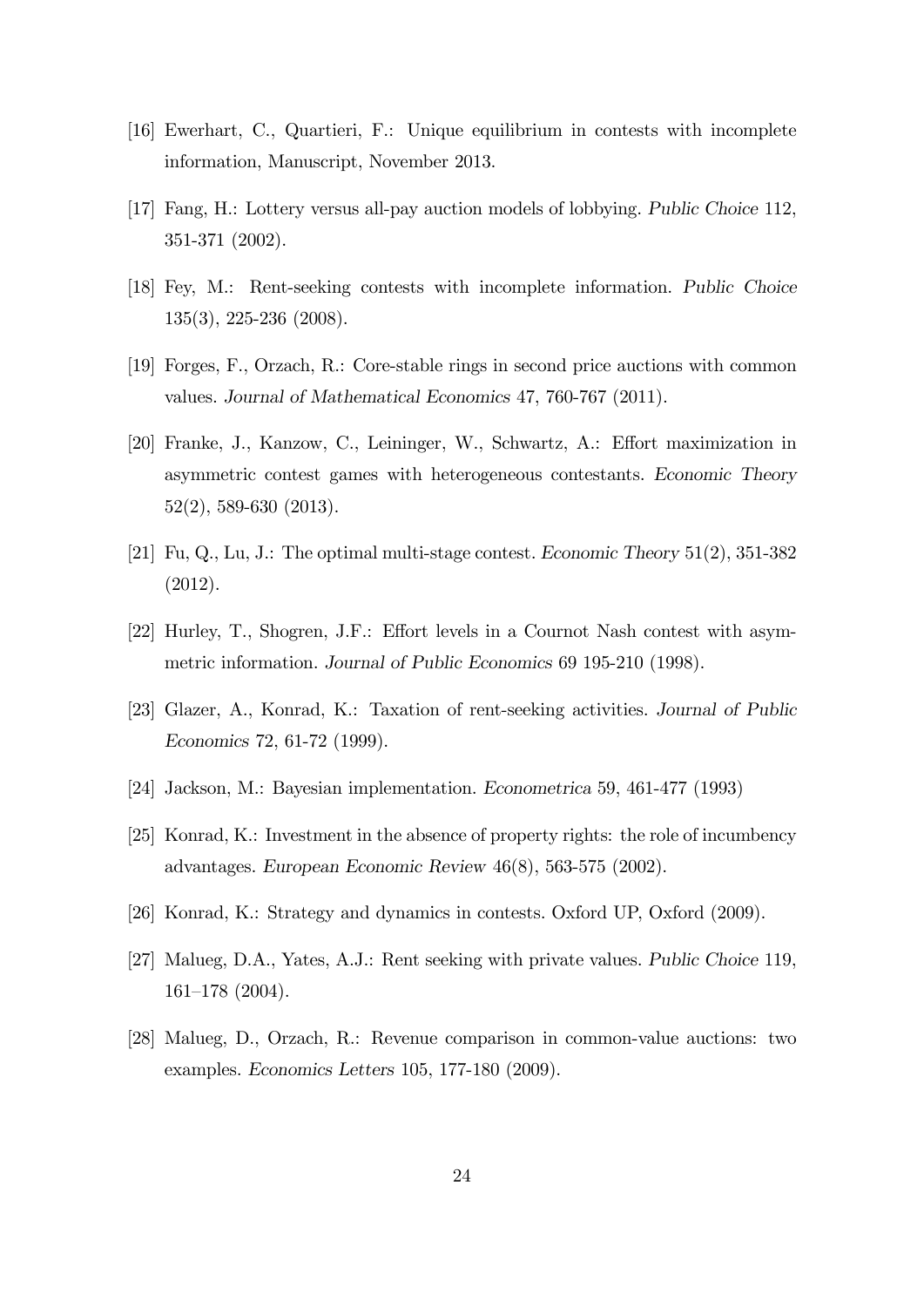- [29] Malueg, D., Orzach, R.: Equilibrium and revenue in a family of common-value first-price auctions with differential information. International Journal of Game Theory 41(2), 219-254 (2012).
- [30] Nitzan, S.: Modelling rent-seeking contests. European Journal of Political Economy  $10(1)$ ,  $41-60$  (1994).
- [31] Perez-Castrillo, D., Verdier, T.: A general analysis of rent-seeking games. Public Choice 73, 335-350 (1992).
- [32] Reny, P.: On the existence of pure and mixed strategy Nash equilibria in discontinuous games. Econometrica 67, 1029-1056 (1999).
- [33] Ryvkin, D.: Contests with private costs: beyond two players. European Journal of Political Economy 26, 558-567 (2010).
- [34] Schoonbeek, L., Winkel, B.M.: Activity and Inactivity in a Rent-Seeking Contest with Private Information. Public Choice 127, 123-132 (2006).
- [35] Schweinzer, P., Segev, E.: The optimal prize structure of symmetric Tullock contests. Public Choice 153(1), 69-82 (2012).
- [36] Skaperdas, S.: Contest success functions. Economic Theory 7, 283-290 (1996).
- [37] Skaperdas, S., Gan, L.: Risk aversion in contests. Economic Journal 105, 951-962 (1995).
- [38] Szidarovszky, F., Okuguchi, K.: On the existence and uniqueness of pure Nash equilibrium in rent-seeking games. Games and Economic Behavior 18, 135-140 (1997).
- [39] Tullock, G.: Efficient rent-seeking, in J.M. Buchanan, R.D. Tollison and G. Tullock (Eds.), Toward a theory of rent-seeking society. College Station: Texas A.&M. University Press (1980).
- [40] Vohra, R.: Incomplete information, incentive compatibility and the core. Journal of Economic Theory 54, 429-447 (1999).